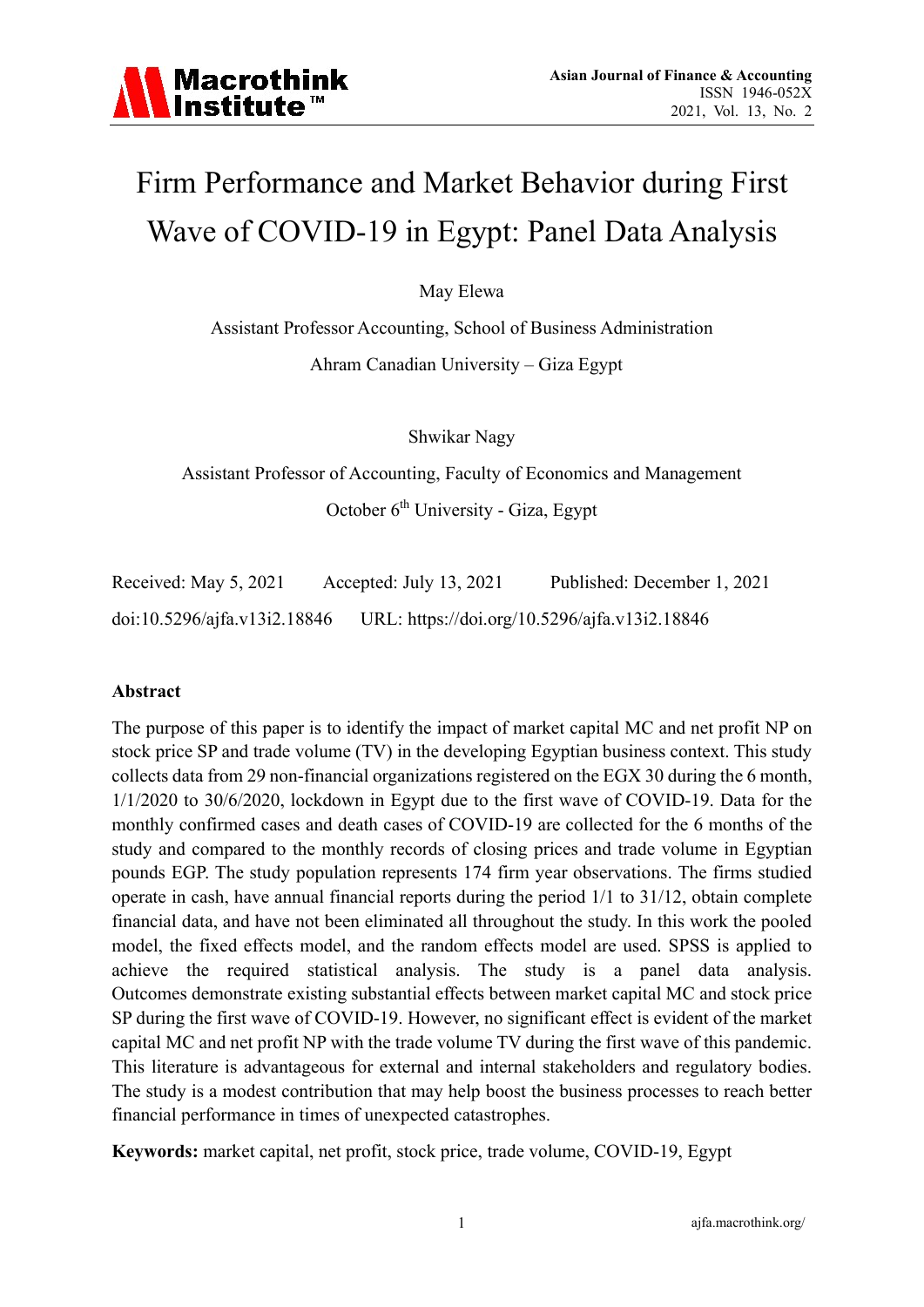

#### Introduction

An increasing public and media awareness has come to being of the efforts made by corporations in the Egyptian culture. (Abdelshahid, 2003) discusses that the Egyptian stock exchange is ready for the age of globalization. The stock market is an instrument that offers investors the opportunities to trade with an assortment of financial assets and collect a return on them. Even though stock prices are unclear of the upcoming worth of the firms, the general belief remains that information is revealed in the alteration of existing stock prices. Investors consider the behavior of the stock market when making investment decisions.

Egypt is found in the Middle East which is considered a politically disturbed and unsound area. Regardless of these circumstances, Egypt has showed continuous and swift economic progress in parallel to other developing economies (Elsayed and Hoque, 2010; and Dahawy and Samaha, 2010). According to (Samaha and Dahawy, 2010), Egypt is greatly progressing in economic reform, refining investment environment and drawing local, regional and foreign direct investments. Furthermore, Egypt is going through a privatization plan to several of its public organizations. Egypt is a growing country that is moving to being a market economy.

However, the COVID-19 virus has transported great social anguish and detrimental economic disruption (OECD, 2020). Never the less, in the latest forecast from the IMF`s World Economic Outlook, Egypt is expected to be the only country in the MENA region to witness positive economic growth in 2020, estimated at 1.95%. Thus, the Egyptian model is considered as an inspiring model to be followed in the MENA region. Estimates from the Egyptian Center for Economic Studies indicate that the effects of Covid-19 on the Egyptian economy are likely to continue till June 2021 due to declining travel and tourism, lower domestic consumption, capital outflows, and reduced remittances. Weaker global trade is also expected to reduce Egypt`s exports and earnings from the Suez Canal. Foreign direct investment is also expected to decrease and only gradually increase to the pre-crisis levels by June 2021.

 (Dahawy, 2009) finds that the qualities of financial statement disclosure from firms registered in the Egyptian stock exchange are influenced by the exceedingly secretive Egyptian culture. We confirm this argument through the data collected for the 6 months of  $1/1/2020$  to  $30/6/2020$ lock down period in Egypt for 29 non-financial institutions listed in the EGX 30. The public data issued by the Ministry of Health and Population of Egypt show that from January 2020 till June 2020 monthly confirmed cases of COVID-19 recorded were January 0 cases, February 2 cases, March 710 cases, April 5537 cases, May 24985 cases, June 68311 cases. The monthly death cases from COVID-19 recorded were January 0 cases, February 0 cases, March 46 cases, April 392 cases, May 959 cases, June 2953 cases. According to the public data issued on MUBASHR MISR the monthly recorded closing prices were in Egyptian pounds EGP January 13918.84, February 13008.94, March 9593.94, April 10554.04, May 10220.14, and June 10764.59. The monthly recorded trade volume were in Egyptian pounds EGP January 1433193887, February 1891092410, March 3643681016, April 4185316058, May 2059843502, and June 232406248. After carefully observing these numbers we notice; a sharp monthly increase in the COVID-19 confirmed cases, a sharp monthly increase in the COVID-19 death cases, a plunge in the monthly recorded closing prices, and an increase from January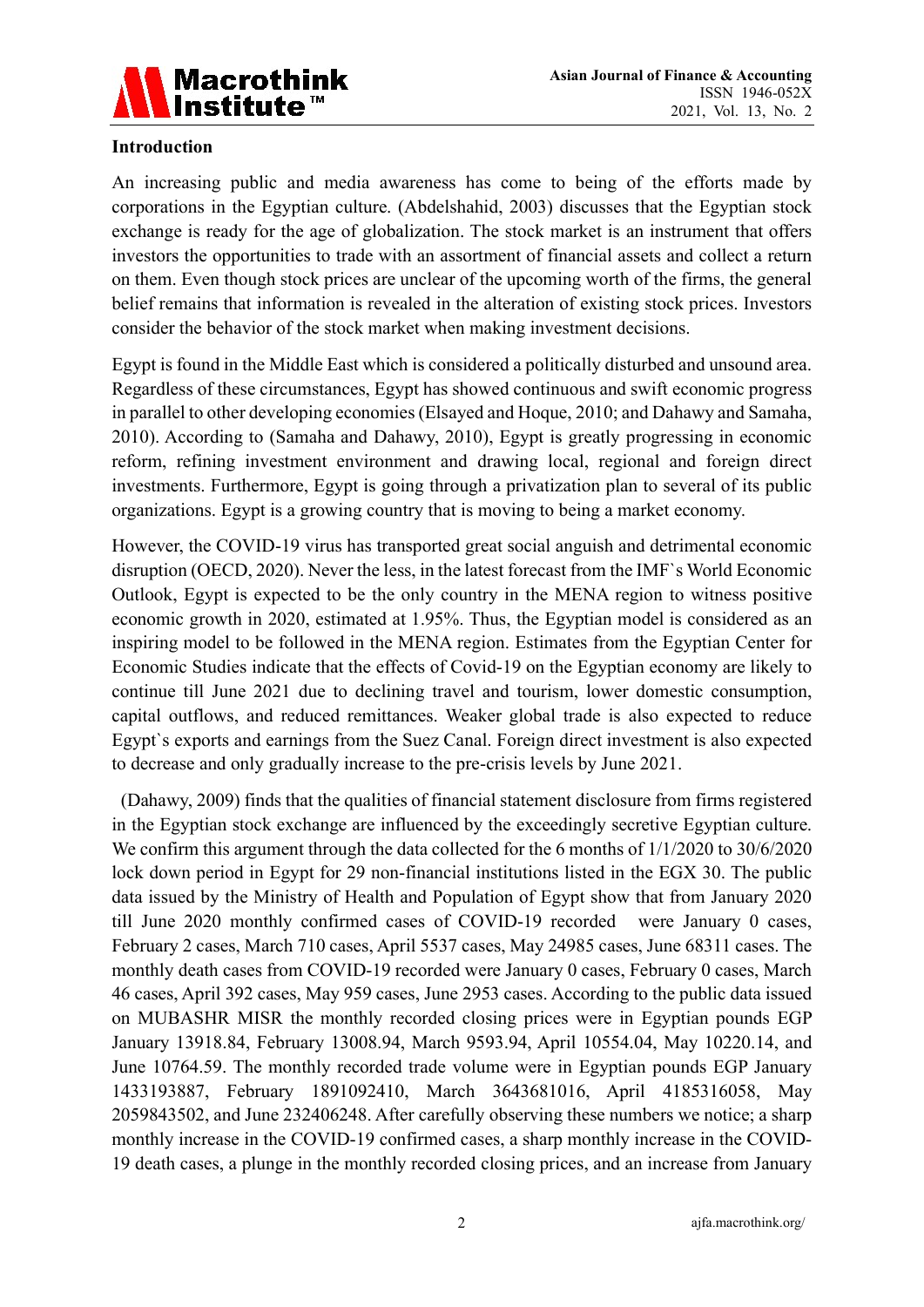# Macrothink<br>Institute™

1433193887 to April 4185316058 where the trade volume reached its peak and then there was a sharp decrease from May 2059843502 and June 232406248 in the trade volume.

This study is limited to the EGX 30 non-financial institutions only. This study analyzes the relationship that exists among the market capital MC, net profit NP, stock price SP, and trade volume TV. This study does not go in depth as to whether or not COVID-19 confirmed cases and death cases actually have a direct relation with market capital MC, net profit NP, stock price SP, and trade volume TV. Till now Egypt has gone through two waves of the COVID-19 and the third wave is on the way. This study makes its evaluation during the first wave only. It focuses on the lockdown period.

To our knowledge, no previous study has been made using these variables under this condition in the Egyptian business environment. In addition, related literature seems to be rare. This study tries to reduce this research gap. The aim is to search for those variables that represent firm performance that will increase the stock price and trade volume in the Egyptian non-financial publicly listed firms during this pandemic.

The rest of this paper continues along these lines; the second part presents the literature review and hypotheses development, the third part explains the research methodology, and the fourth part reveals the conclusion and proposes future studies.

# Literature Review and Hypotheses Development

Here, is a presentation of some of the work of other researchers and their observations and their findings relating to the subject matter. There are various concepts that have emerged that try to clarify why organizations come to being and the rationale for the variances in their establishment and performance. Some of these are the economies of scale theory, agency theory, shareholder theory, and stewardship theory.

The economy of scale theory explains how large firm size is of greater influence over small firm size. (Padron et. al., 2005) agrees with the idea that the firm profitability and firm size and are associated in line with the economies of scale theory. This perspective approves that largesize firms have the ability to: compete with their counterparts, negotiate with suppliers and customers, create and sustain strategic expansion, keep higher prices than the competitive level. (Schmitt and Yu, 2001) demonstrates that a rise in the range of economies of scale promotes the size of intra-industry trade and the share of trade in total production.

According to (Eisenhardt, 1989) agency theory defines the link between two groups, the *agent*manager and the principal. This study also points out that the principal-manager connection defines any type of relationship where work is passed on from a principal to a manager, irrespective of actual position. Both (Davis et al., 1997 and Eisenhardt, 1989) imply that the agency theory proposes that managers will select devious selfish conduct instead of conduct meant for making the most of the principal's interest. (Davis et. al., 1997; Eisenhardt, 1989; Jensen and Meckling, 1976; Ross, 1973) confirm the agency theory postulates agents will act speculatively because they are selfish. Consequently, the principal endorses tools to reduce losses to their own convenience. (Kultys, 2016) suggest the agency theory postulates selfishness and the quest of one's own benefits. (Teixeira, 2017) infers that the agency theory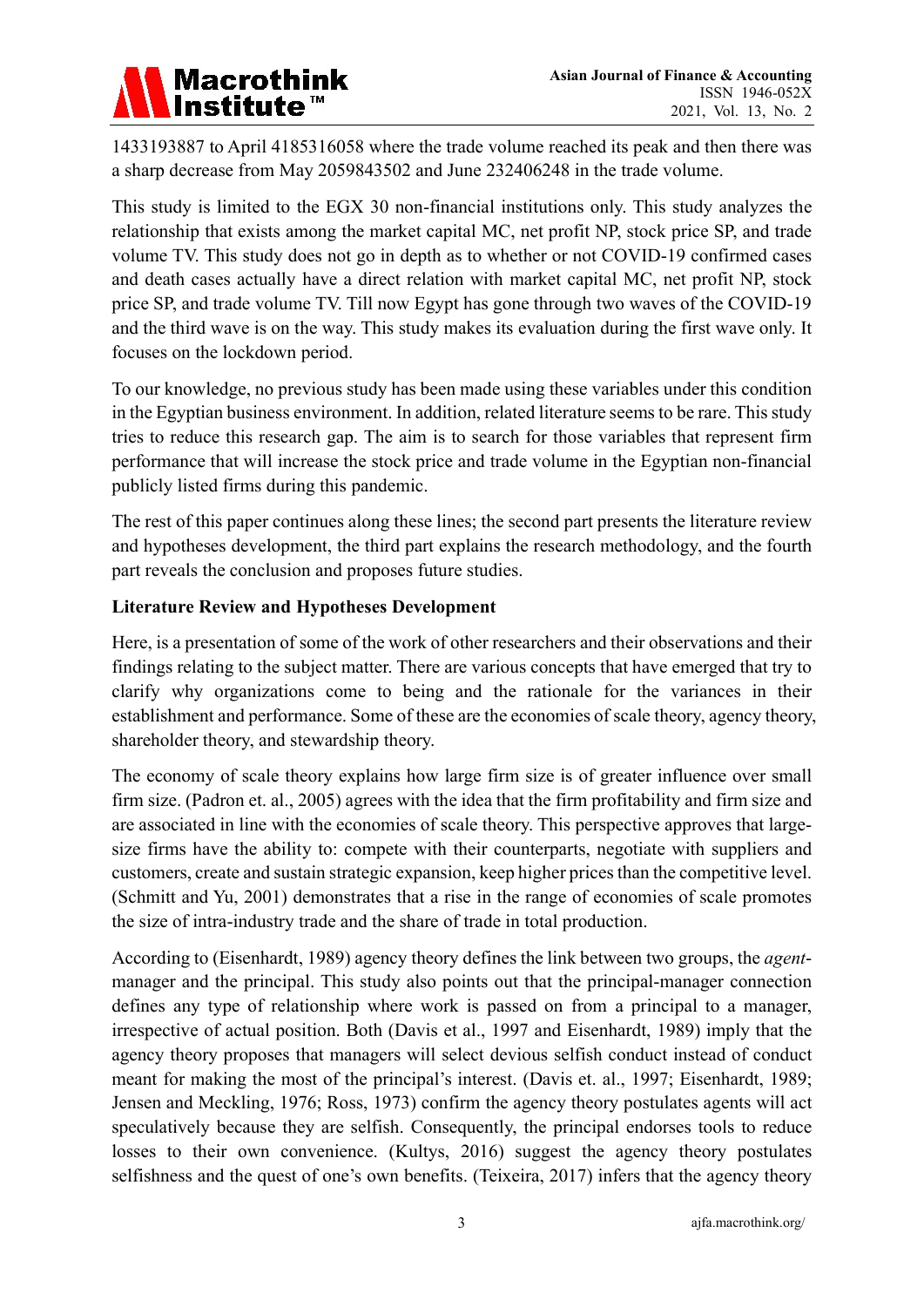

addresses potential conflicts between shareholders and managers.

(Mahoney, 2012) suggests that considering shareholders as the only criteria is a weak description of the actual relationships among a firm's various stakeholders. Stakeholder theory begins with the assumption that values are necessarily and explicitly a part of doing business. It asks managers to articulate the shared sense of the value they create, and what brings its core stakeholders together. It also pushes managers to be clear about how they want to do business, specifically what kinds of relationships they want and need to create with their stakeholders to deliver on their purpose. (Freeman et. al., 2010) support stakeholder theory as a means of facilitating understanding of the complexities of today's business challenges as the problem of understanding how value is created and traded, the problem of connecting ethics and capitalism, and the problem of helping managers think about management. Establishing good relations with primary stakeholders can lead to higher financial returns. Fair and balanced stakeholder's outlook ends up with long term shareholders maximization significance (Elena, 2007; Gioia, 1999; Sternberg, 1994; Cooper, 1996; Kaplan and Norton, 1992). (Rampling, 2012) argues that there is much benefit and correlation by reordering executive focus and remuneration incentives away from the agency theory model to a managerial model of stakeholder theory.

(Hernandez, 2008 and Zahra et. al., 2008) indicate that the stewardship theory relates managers to stewards with behavior that is built on a fundamental aspiration to work for the firm thus indeed supporting the principal's interests. (Davis et. al., 1997; and Donaldson and Davis, 1991) point out that the stewardship theory relates to the work bond concerning two individuals, the principal (owner) and the steward (manager). The studies examine this bond from a social and a physical viewpoint. (Zahra et. al., 2009 and Davis et. al., 1997) argue that the stewardship theory proposes that managers will act in a pro-social manner intended for the benefit of the owner hence the organization. In the steward-principle relationship, the steward places the interests of the principal before selfish benefits (Davis et. al., 2010; Zahra et. al., 2009; Corbetta and Salvato, 2004; Davis et. al., 1997). According to (Davis et. al., 1997) the principal generates an organizational structure where stewardship behaviors can mature. Thus, a stewardship arrangement considered supportive and collectivistic, causing rewards for the organization.

(Madison et. al., 2016) argues that agency and stewardship theories are opposite theories. However, they deal with the identical phenomena of the individual-level activities and firmlevel governance tools that forecast organizational consequences. (Davis et. al., 1997) explains that stewardship theory is like the agency theory because it describes the relationship between the principal and the *steward*-manager from an authoritative and a social outlook. Both the stewardship and the agency theories propose opposing suppositions and expectations for firm performance (Cruz et. al., 2010; Chrisman et. al., 2007; Wasserman, 2006; and Tosi et. al., 2003). Stewardship theory may be opposing or corresponding to the agency theory depending on the status quo.

(Zaigham et. al., 2019) test the influence of stock price behavior on firm investment and the counter impact of variations in investment expenditures on stock price behavior. The study uses the random effects model on the data collected from manufacturing firms registered on the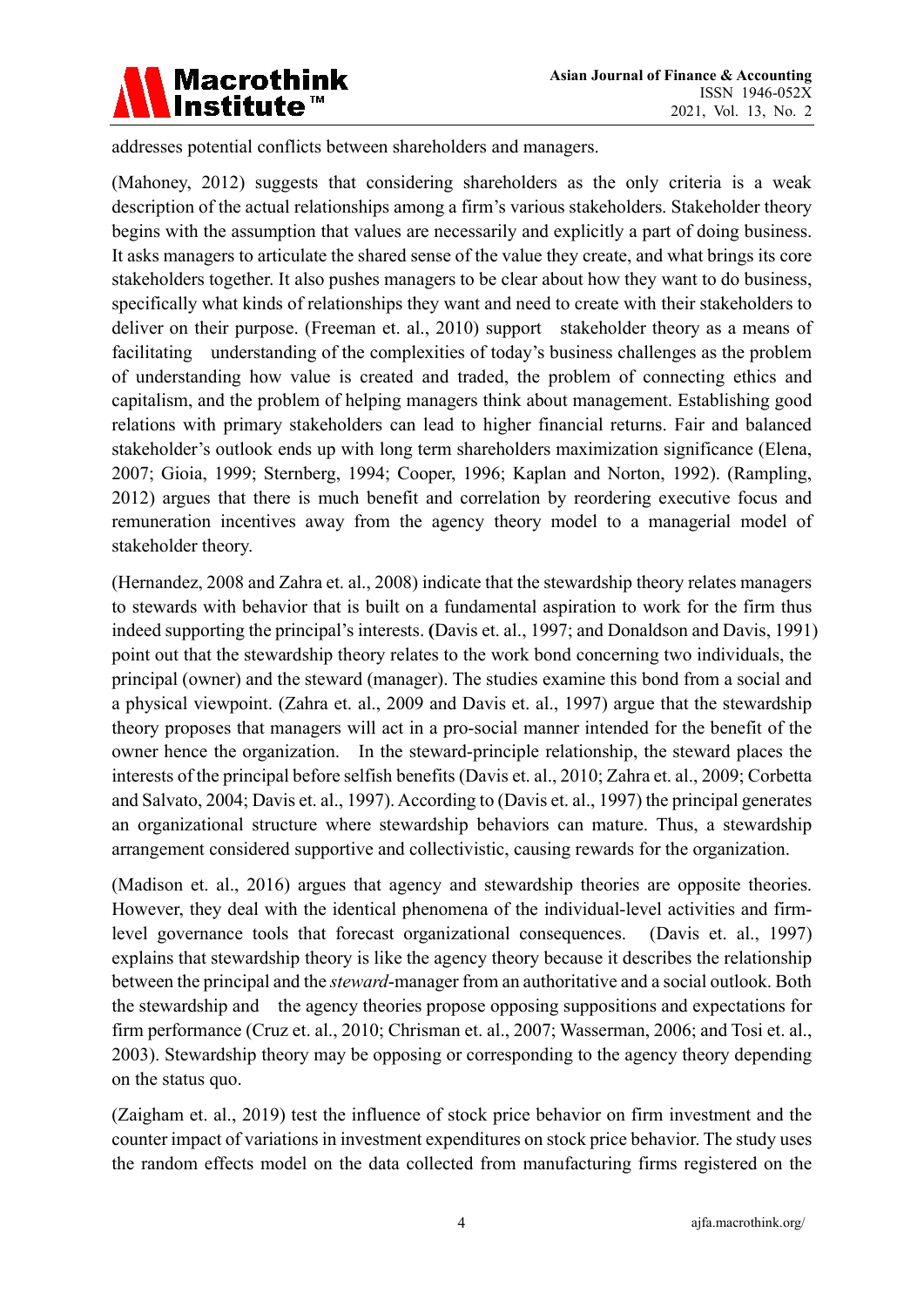

Shanghai Stock Exchange and the Shenzhen Stock Exchange China throughout 2002 - 2016. The sample covers 398 firms. Findings show the influence of stock price on investment expenditures is way more than that of investment expenditures on stock price. In addition, there is a statistically significant negative association between stock price and investment expenditures.

(Hanuman and Shrimal, 2014) examines literature in line with the relationship between firm financial performance and its market capitalization and leading to the conclusion that other studies have established a positive relationship.

(Handayani, 2018) determine the effect of market value, profitability, solvency, activity and liquidity to the stock price of 23 institutions in consumer goods manufacturing sectors registered on the Indonesia Stock Exchange Indonesia during 2014-2016. The independent variables are Debt to Equity Ratio (DER), Price Earnings Ratio (PER), Total Assets Turnover (TATO), Current Ratio (CR), Return on Equity (ROE), and Return on Assets (ROA). The dependent variable is stock price. The findings concluded that ROE and TATO affect the stock prices of companies manufacturing consumer goods, while the variables PER, DER, CR, and ROA do not affect the stock prices of companies manufacturing consumer goods.

(Puspitaningtyas, 2017) determines if financial performance is actually reflected in stock prices. Financial performance is measured using liquidity, profitability, growth, and market valuation. The population of this study is a non-banking company registered in the Indonesia Stock Exchange Indonesia and incorporated in LQ45 Index during 2011- 2016. Multiple linear regression analysis is used. Findings showed that only market valuation variables significantly influence stock prices, while, liquidity, profitability, and growth have no effect on stock prices.

(Asmirantho and Somantri, 2017) determine the effect of liquidity, solvency, activity, profitability and stock price with Debt to Equity Ratio (DER), Return on Equity (ROE), Total Assets Turnover (TATO), Earnings per Share (EPS), and Current Ratio (CR) for the pharmaceutical entities registered in Indonesia Stock Exchange Indonesia during 2012-2016. Inferential statistics and regression analysis of panel data is used. The results show EPS has partial significant effect on stock price, while CR, ROE, DER, and TATO have no significant effect on stock price.

(Chessar, 2015) analyze the relation between market capitalization and stock price volatility in the Nairobi Securities Exchange Kenya throughout 2010-2014. The statistical regression analysis is used. A descriptive survey design using quantitative data from secondary sources was applied. Findings show the most significant factor that affected the stock market volatility of the listed firms was market capitalization followed by liquidity.

(Chashmi and Fadaee, 2016) investigates the impact of the financial performance represented by (earnings per share EPS, return on equity ROE, and return on assets ROA) and growth opportunities on success or failure of 115 registered companies in the Tehran Stock Exchange Iran during 2006-2012. Measures of financial performance and growth opportunities are the independent variables and success or failure are the dependent variables. Pearson correlation coefficient and multiple regressions were used. The findings showed a significant relationship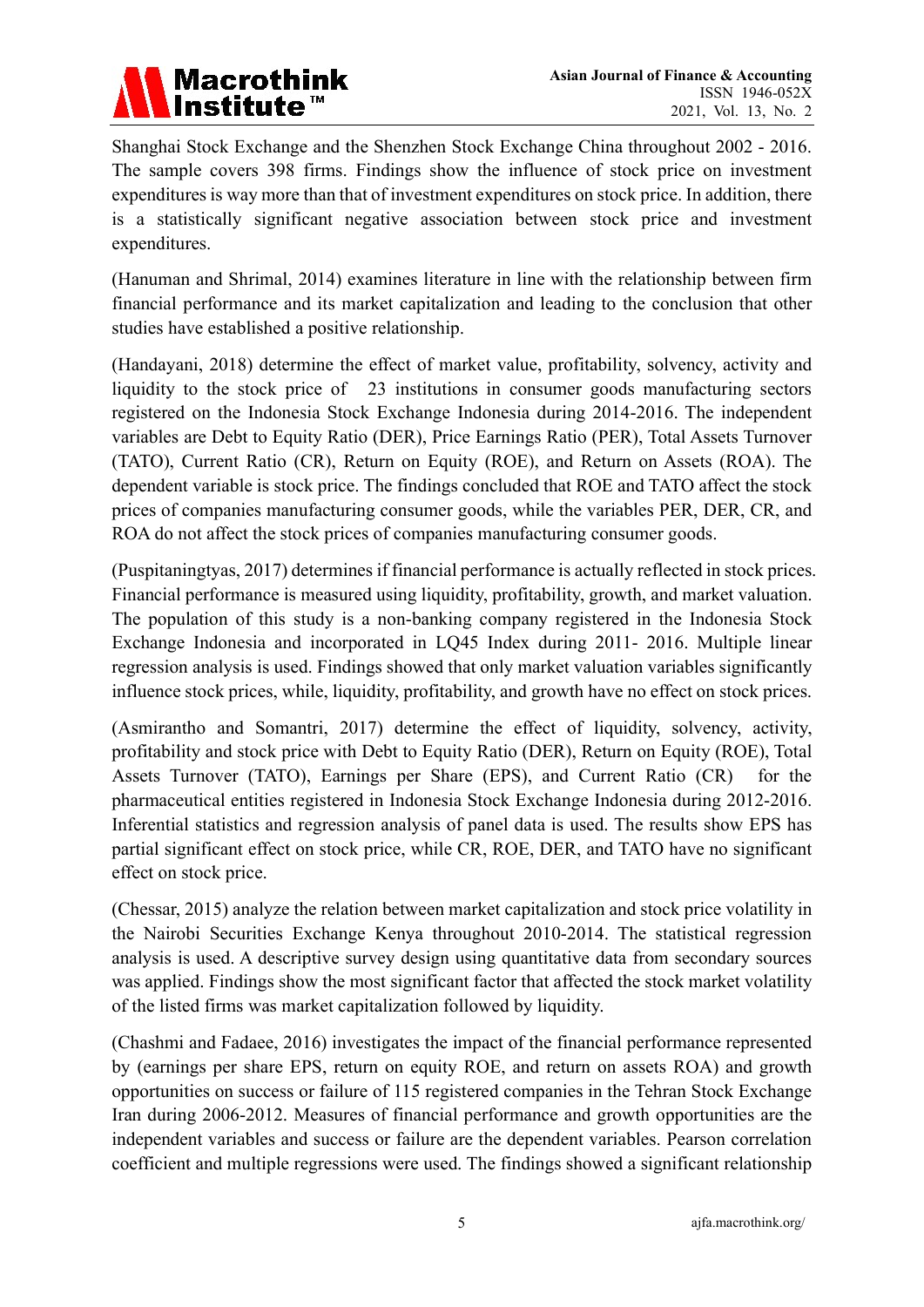

between EPS and ROA with success or failure, but there is no significant relationship between ROE and success or failure, and there is no significant relationship between growth opportunities and success or failure.

(Nassirzadeh et. al., 2015) evaluate the effectiveness of liquidity ratios, profitability ratios, efficiency ratios, debt ratios, and stock market ratios on trade volume of 67 institutions registered in the Tehran Stock Exchange Iran for the duration of 2010-2014. Hierarchical Multiple Regression and a general regression were used. The outcomes specify that performance and liquidity ratios are considerably associated to trade volume and the most significant is the working capital.

(Shawer and Al-Ajlouni, 2018) explore the relationship between the profitability measured by return on investment ROI, return on equity ROE and net profit NP and stock market prices of the Petrochemical Industry Firms in Saudi Arabia during the period 2008-2015. Multiple regression analysis is employed. The study confirms that the stock prices of petrochemical companies registered in the Saudi Stock Market does not reflect its profit performance.

(Odularu, 2009) analyses the impact of companies' shares on their performance, using one of the largest confectionary companies in Nigeria as a case study. The study analyses the correlation concerning the sales of shares and the progression of the company. Ordinary Least Square (OLS) analytical technique is used. The company's annual data for 20 years is evaluated. Findings indicate profit after tax, dividends, and turnovers have positive and statistically robust implication on the fluctuations in the company's operations and the value of its market capitalization.

(Elewa, 2016) examines the relationship between the independent variable firm performance proxied by (return on equity ROE, property plant and equipment turnover ppet, return on assets ROA, equity ratio ER, earnings per share EPS, non-discretionary accruals NDA) and the dependent variable trade volume. The sample of the study consists of 62 nonfinancial institutions from the EGX100 listed on the Egyptian stock exchange Egypt in 2007-2014, which is equivalent to 496 firm year observations. Multiple regression analysis was used. Findings indicate that no relation was supported between any of the variables that represent the firm performance (earnings per share EPS, return on assets ROA, property plant and equipment turnover ppet, return on equity ROE, equity ratio ER, non-discretionary accruals NDA) and the trade volume. This is a signal that maybe the relationship is limited to none between (ROA, EPS, ROE, ppet, ER, NDA) and the trade volume despite, stock prices and trade volumes go hand in hand in reality when evaluating firm performance.

(Dahawy and Samaha, 2012) state that in spite of the difficulty of getting hold of annual reports by the general public and the lack of reliance on information, greater number of users perceive these reports to be the most essential resources of firm information. Egyptian users depend more on annual report information than on advice from stock holders and friends or on tips and rumors.

(Chandrapala, 2011) examines the relationship between trade volume and stock returns. The sample of the study consists of 266 stocks traded at the Colombo Stock Exchange (CSE) Sri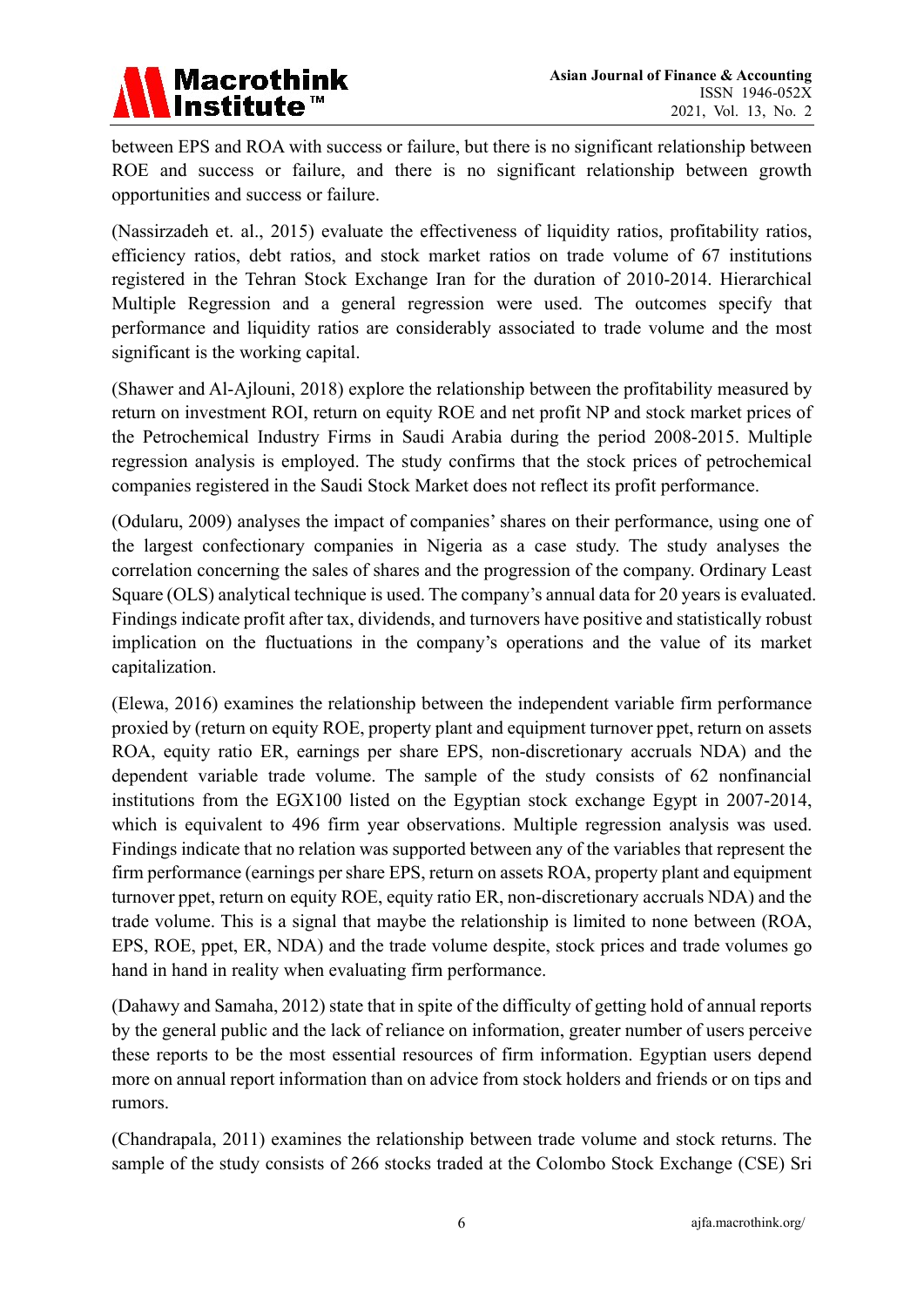

Lanka during 2000-2008. This study follows the conventional methodology used by Jagadeesh and Titman (Jagadeesh and Titman, 1993). Findings revealed that stock returns are positively related to the change in past trade volume.

(El-Ansary and Atuea, 2012) examines the relationship between trade volume and stock return. The study sample consists of 26 out of 30 companies listed in EGX 30 Index Egypt. The study covers the period from 1/7/2001 to 21/3/2010.The data consists of daily numbers of traded stocks, numbers of outstanding stocks, daily numbers of transactions and the corresponding daily closing price for each stock. The Pearson Correlation Coefficient, the General Autoregressive Conditional Hetroskedasticity GARCH (1,1) model, and the Granger Causality Test were applied. Findings show a simultaneous relationship between trade volume and stock return.

(Girard and Omran, 2009) tests the relations of volume and volatility. The sample consists of returns of 79 listed institutions at the Cairo and Alexandria Stock Exchange (CASE) Egypt during January 1998 to May 2005. The General Autoregressive Conditional Hetroskedasticity GARCH (1,1) model is used. Some results are evident. First, information direction and size have an unimportant effect on conditional volatility so the existence of imaginary bubbles and noise trading is assumed. Second, volatility persistence decreases when volume is broken down even more into its unexpected and expected components. Last but not least, projected information shocks have a negative influence on the volatility of return that suggests information distribution and trade efficiency have developed. This in-turn reinsures foreign investors and boosts the reform momentum.

(Joher, et. al., 2005) examines the volatility characteristics of Kuala Lumpur Stock Exchanges Malaysia by considering mixing variable (volume) as innovation. This study presents a comprehensive analysis of the distributional and time series properties of returns. The GARCH (1, 1) model is used. Findings indicate that current volatility can be clarified by past volatility that is likely to continue over time. The return volatility is best explained by a GARCH (1, 1) specification. This study considers volume as an additional explanatory variable contained by the GARCH (1, 1) model to examine if it can actually capture GARCH (1, 1) effects. Results show that the persistence in volatility rests in the return series even when volume is incorporated in the model as an explanatory variable. This finding holds for simultaneous volume when it is comprised in the variance equation.

(Habib, 2011) investigates the joint dynamics of stock returns and trade volume in the Egyptian Securities Exchange (ESE) Egypt during the period 1998-2005. Findings establish several regularities about the role of trade volume in predicting the volatility of return. First, the lagged stock trade volume has an insignificant role to play in forecasting the future return volatility. Second, there is no relation between volume and first autocorrelation of stock return. Third, the Granger causality tests indicate a bidirectional causal relation between volume and volatility. Specifically, any change in return volatility leads to a change in trade volume and vice versa. However no such inference can be made about the causal relation between return and volume.

(Farag, 2011) examines the link concerning stock returns and trade volume of small and medium-sized enterprises in the Nile Stock Exchange Egypt. Data consists of daily stock price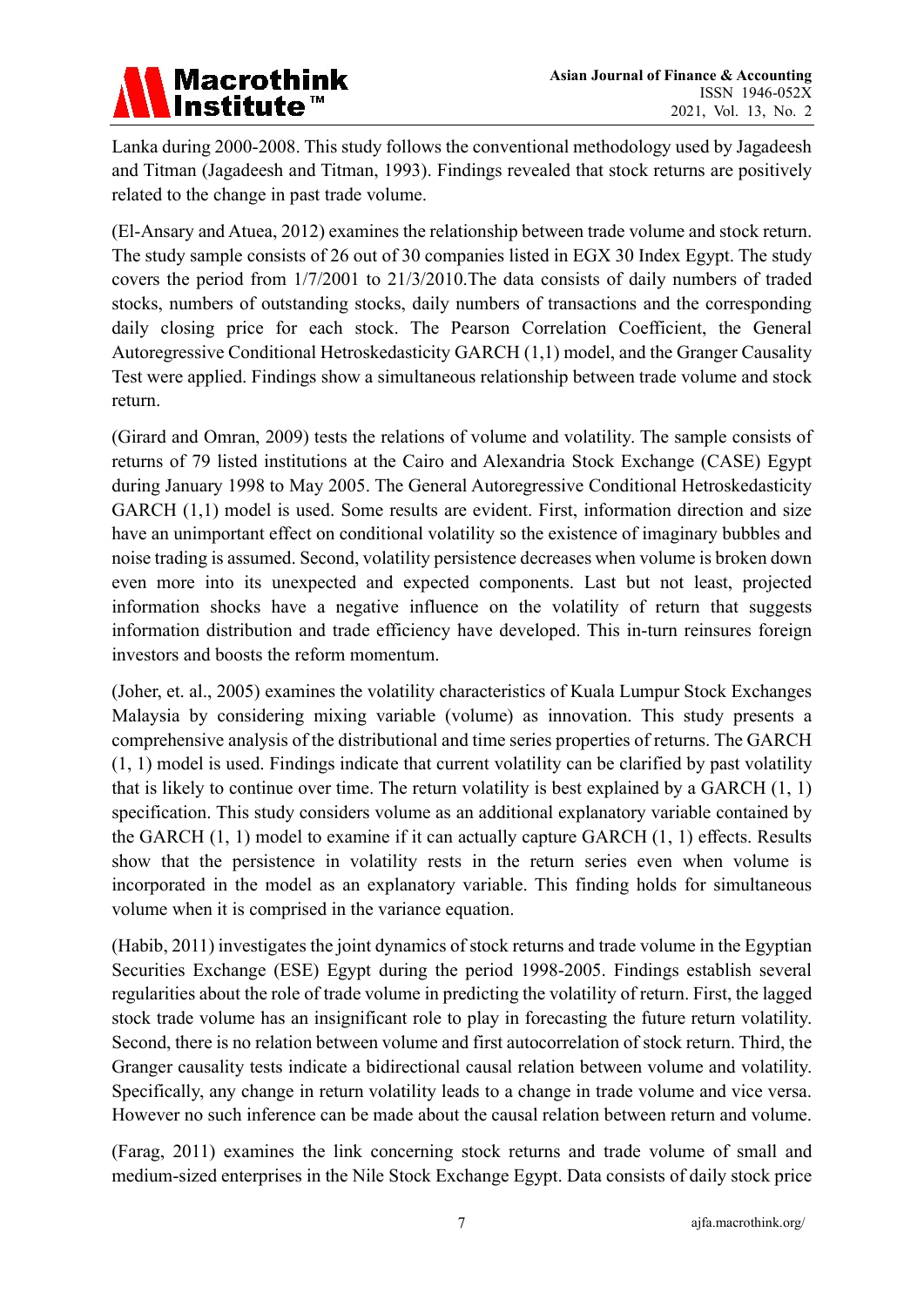

and trade volume for 12 firms. The investigation covers the period from the first day of trade 03 June 2010 to 01 June 2011. The findings suggest that the stock returns are influenced by the trade volume and vice versa.

(Abdelzaher, 2019) evaluates the consequences of the Egyptian revolution on the stock performance in the Egyptian stock market throughout 2010–2012 by evaluating its influence on closing price, market return fluctuation, and trade volume. These variables are examined before and after the Egyptian revolution that happened on January  $25<sup>th</sup>$ . The co-integrating equation model, the descriptive statistics group unit root test, the ARCH model, and the GARCH  $(1, 1)$  model, are applied. The sample contains 30 institutions registered on the EGX30 index Egypt. The independent variable is the Egyptian revolution that happened on January 25<sup>th</sup>. The dependent variables are the trade volume, the fluctuation of returns, and the closing prices. Findings indicate; the Egyptian revolution had a significant negative impact on the closing prices, while it had a significant positive impact on the return fluctuation. The revolution had no significant impact on the trade volume. However, the trade volume decreased before, during, and after the January  $25<sup>th</sup>$  Egyptian revolution.

(Sun, 2003) discusses how volume and price move together and how unusual volume can be a predictive measure of future price changes.

(Gul, 2009) investigates the link regarding volume and price changes of individual stocks on a given day. An empirical analysis is made to evaluate the link concerning performance of the stock exchange index and trade volume. Data for 92 successive days are gathered from June 18, 2007 to October 31, 2007. This data is gathered from the Karachi Stock Exchange Pakistan website. The data is form the KSE 100 index and of the measures of volume. Descriptive statistics are used. Findings indicate that; a similar relationship exists, a significantly positive correlation exists, and the price-volume relationship occurs.

(Alber, 2020) states that the COVID-19 spread is not considered "an event", as it does not have proper dated information content for use to determine the event window in terms of event study methodology. In addition, the spread of this virus is still going on from the first wave to the second wave and now on the third wave with rapid transformation, making it difficult to identify the event period. So, (Alber, 2020) pursues to examine the effects of COVID-19 outbreak on the European stock markets. The study measures the COVID-19 spread in terms of cumulative cases, new cases, cumulative deaths and new deaths, while abnormal return of stock market is measured according to the market model. (Alber, 2020) examines the stock markets of France, Italy, Germany, Belgium, Spain, UK, and Netherlands, on an everyday basis throughout the Febreuary15, 2020 to May 24, 2020. A vigorous check has been conducted on 273 stocks during the study period of (100 days). Findings prove that stock markets have reacted negatively to the COVID-19 spread during the first and second period. Findings don't support any negative effects during the third and fourth periods. Starting from the fifth period, stock markets seem to be influenced negatively by "Relative Cumulative COVID-19 Deaths" (RCCD). According to results of investigations made on the country effect, the stock markets of Germany, Netherlands and UK have been affected by the COVID-19 spread during the second period. However, these results for Belgium, France, Italy and Spain, have been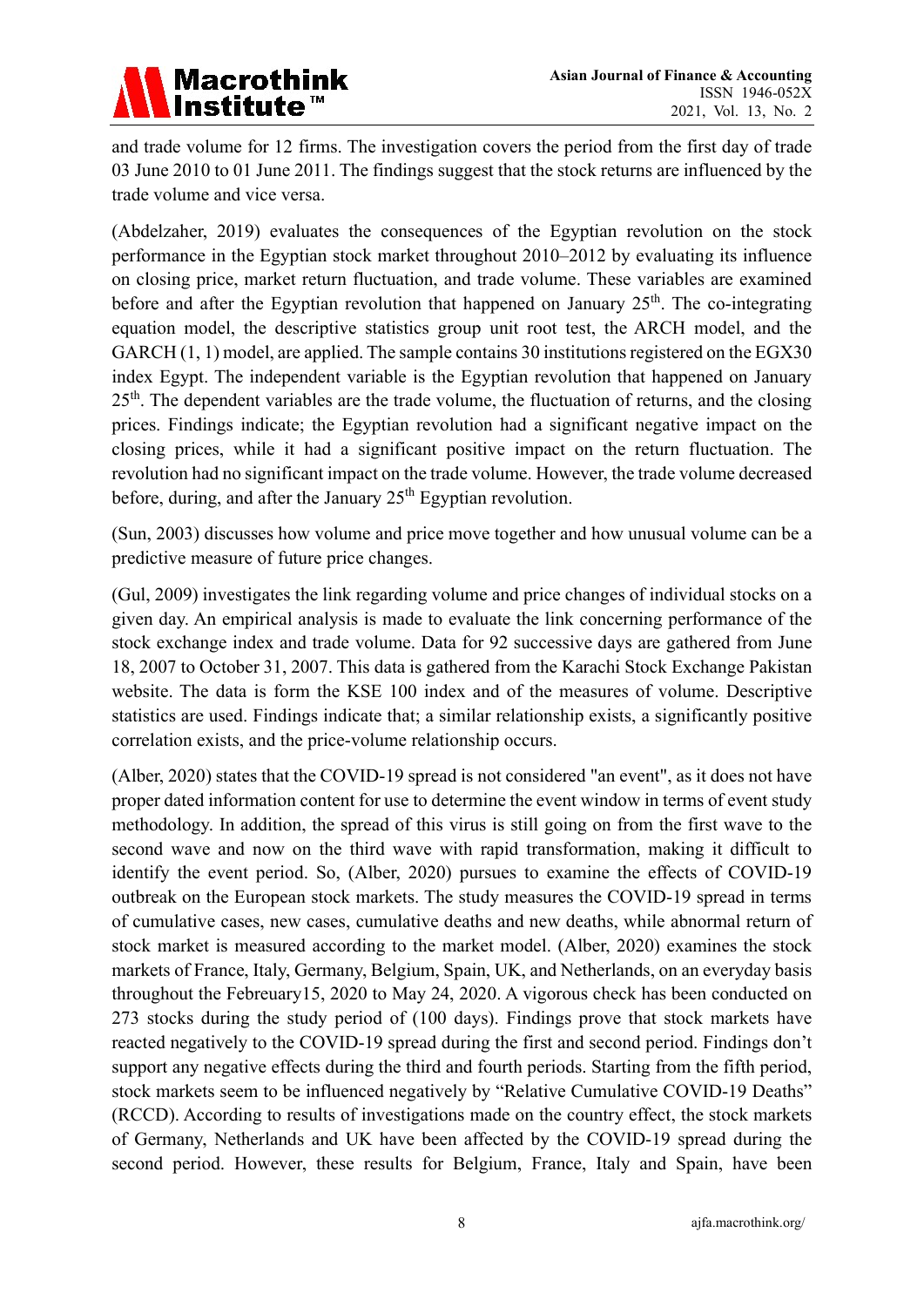

supported during the fourth period.

The above literature review portrays some of the different studies made on different business environments of different countries (China, Indonesia, Kenya, Iran, Nigeria, Saudi Arabia, Sri Lanka, France, Belgium, Italy, Germany, Spain, UK, and Netherlands) to identify different variables that have an impact on the firm stock price and trade volume. This study then focuses on trying to identify variables that might have a positive significant impact on the firm stock price and trade volume in the Egyptian business environment during the first wave of COVID-19.

Thus, from the above literature review, the following question arises:

Q- Do market capital MC and net profit NP have an effect on firm's stock price SP and trade volume TV in the Egyptian business environment during the first wave of COVID-19?

From here, we develop the following hypotheses:

H1: market capital has a significant impact on stock price and trade volume during the first wave of COVID-19.

H2: net profit has a significant impact on stock price and trade volume during the first wave of COVID-19.

#### Research Methodology

This study examines the link concerning the market capital MC, net profit NP, stock price SP and trade volume TV of the non-financial institutions listed in the EGX30 during the first wave of COVID-19. The public data issued by the Ministry of Health and Population of Egypt show that from January 2020 till June 2020 monthly confirmed COVID-19 cases recorded were January 0 cases, February 2 cases, March 710 cases, April 5537 cases, May 24985 cases, June 68311 cases. The monthly death cases from COVID-19 recorded were January 0 cases, February 0 cases, March 46 cases, April 392 cases, May 959 cases, June 2953 cases. According to the public data issued on MUBASHR MISR the monthly recorded closing prices were in Egyptian pounds EGP January 13918.84, February 13008.94, March 9593.94, April 10554.04, May 10220.14, and June 10764.59. The monthly recorded trade volume TV were in Egyptian pounds EGP January 1433193887, February 1891092410, March 3643681016, April 4185316058, May 2059843502, and June 232406248. There was an increase from January 1433193887 to April 4185316058 where the trade volume TV reached its peak. There was a sharp decrease from May 2059843502 and June 232406248. These numbers imply; a sharp monthly increase in the COVID-19 confirmed cases, a sharp monthly increase in the COVID-19 death cases, a plunge in the monthly recorded closing prices, and an increase from January 1433193887 to April 4185316058 where the trade volume TV reached its peak and then there was a sharp decrease from May 2059843502 and June 232406248 in the trade volume TV. Further investigation is needed to identify the reasons behind the increase of trade volume during the first wave of COVID-19 according to the recorded data.

It is worth noting that MUBASHR MISR is a website that covers financial and stock markets & provides latest prices & values for local and global exchanges in addition to company initial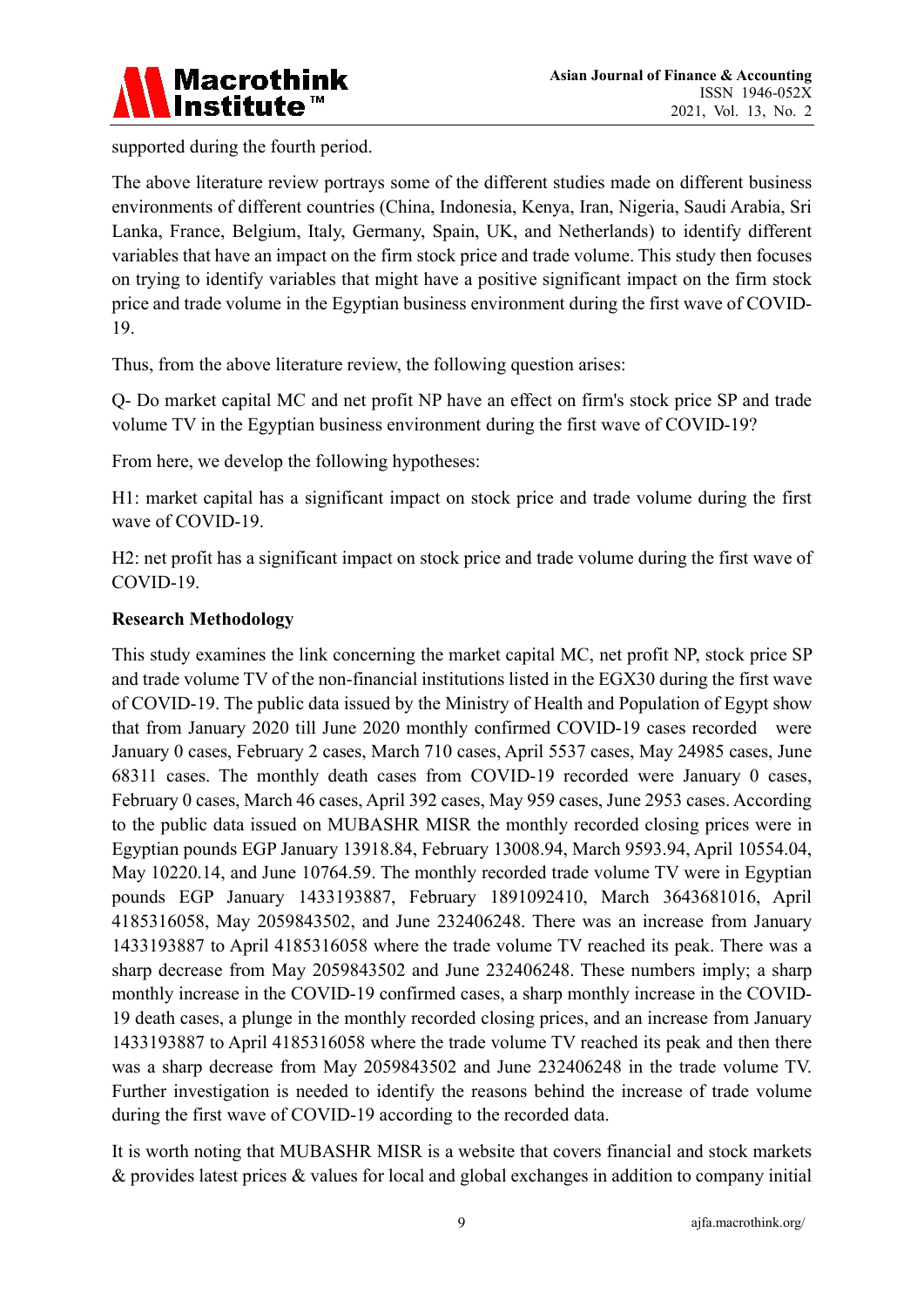

public offering IPO, which is the process by which a private company can go public by sale of its stocks to the general public.

The data for the study is collected for the period from 1/1/2020 to 30/6/2020 that represents the period of quarantine in Egypt as indicated from the Egyptian presidential rulings. The data collected are for 28 non-financial institutions listed in the EGX30 during 6 months equivalent to 168 firm year observations. These institutions operate in cash, have not been eliminated from the index throughout the study, have complete data, use the Egyptian pounds EGP to record in their financial statements, financial period starts 1/1 and ends 31/12. These 28 institutions are (Porto group, DICE, GB auto, Egyptian chemicals-kema, Pioneers Holding, Ezz Steel, Citadel Capital, ELSWEDY ELECTRIC, Palm Hills Development, Eastern Company, T M G Holding, Heliopolis Housing, Telecom Egypt, Cairo For Investment, Juhayna Food Industries, Sidi Kerir Petrochemicals, Orascom Investment, Six of October Development, Medinet Nasr Housing, Cleopatra Hospital, Egyptian Financial Group-HERMES, Orascom Development, Emaar Misr for Development, Orascom Construction PLC, CI Capital Holding, Alexandria Mineral Oils, Ibnsina Pharma, Egyptian for Tourism Oriental Weavers)

The market capital MC and the net profit NP are the independent variables, while the stock price SP and trade volume TV are the dependent variables.

# Empirical Results and Findings

The study applied the pooled regression, the fixed effect, and the random effect techniques with the panel data analysis based on the following equation:

$$
y_{it} = \alpha_{oi} + \beta_{it} X_{it} + E_{it}
$$

 $y_{it}$ : The dependent variable, attributed to i units, over the period t

 $\alpha_{oi}$ : Represent the fixed term for the sample i

 $\beta_{it}$  X<sub>it</sub>: Independent variable and its slope

Eit: random error

The subsequent three models were employed to analyze the available panel data:

- 1- Pooled model
- 2- Fixed Effects Model
- 3- Random Effects Model

To indicate which model most suitably signifies the influence of the independent variables (MC and NP) on the dependent variable Stock Price (SP) or Trade Volume (TV), the following five steps were applied:

- 1- The Pooled Model
- 2- The Fixed Effect Model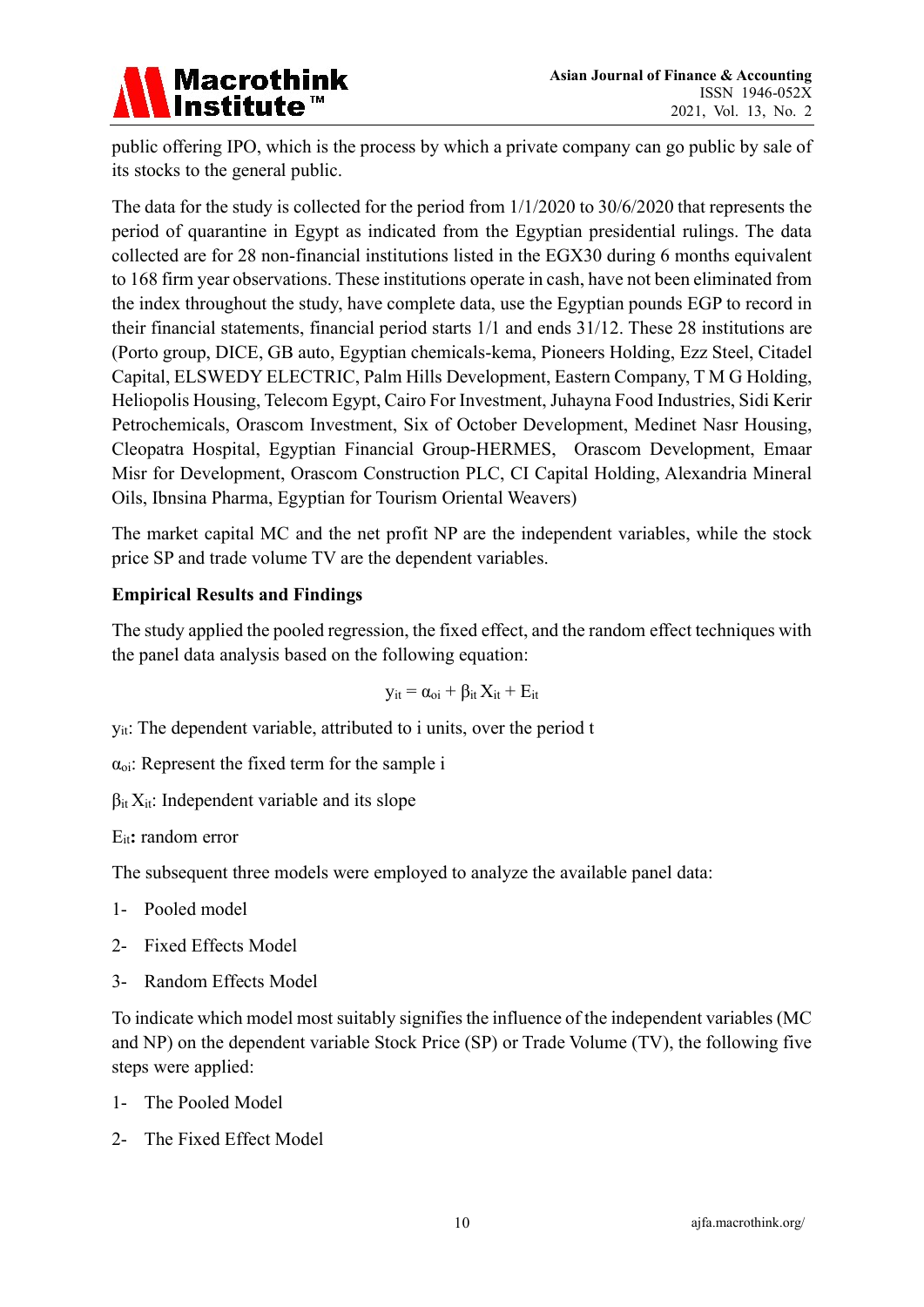

3- The results of the Pooled Model and the Fixed Effect Model were compared using the F-Test

4- The Random Effect Model

5- The results of the Random Effects Model and the Fixed Effect Model were compared using the Hausman Test to verify the appropriate model for use.

The analysis was made by using the five steps twice:

First: when the dependent variable is represented by the stock price (SP) and the independent variables are represented by the MC and NP.

Second: when the dependent variable is represented by the trade volume (TV) and the independent variables are represented by the MC and NP.

| Variable | Coefficient | Prob.  |
|----------|-------------|--------|
| MC       | 0.422764    | 0.0001 |
| ND       | 1.685900    | 0.0483 |

Table 1. results of the pooled model of market capital and net profit jointly on stock price.

| Adjusted R-squared | 0.447415 |
|--------------------|----------|
| F-statistic        | 73.06131 |
| Prob(F-statistic)  | 0.000000 |

Source: SPSS output program

According to table 1 presented above the F-test is used to evaluate the significance of the model, or the significance of the independent variables market capital MC and net profit NP jointly  $(p=0.000000)$ . If the p-value of F-statistics is less than 0.05, the model is significant. If the p-value of F-statistics is higher than 0.05, the model is considered insignificant. According to the results of the pooled model, market capital MC and net profit NP ( $p < 0.05$ ) where the p-value for F-statistics (0.000000) is less than 0.05. This implies the whole model is significant.

The Adjusted R-square has a value of 44.7%, which means that the independent variables are only able to explain less than or almost half of the changes in the stock price SP.

The t-test is utilized to test the significance of each independent variable market capital MC ( $p=0.0001$ ) and net profit NP ( $p=0.0483$ ) individually. If the p-value of t-test is less than 0.05, then the independent variable has a significant effect on the stock price SP. If the p-value of ttest is higher than 0.05, then the independent variable has an insignificant effect on the stock price SP. According to the results, both the independent variables market capital MC ( $p<0.05$ ) and net profit NP ( $p<0.05$ ) have a significant effect on stock prices SP.

The coefficient of market capital MC is 0.42 that means for every increase in the market capital MC by 1 billion dollars, the stock price SP increase -on average- by \$0.42, assuming the net profits are fixed. In addition, the coefficient of net profit NP is 1.69 that means that for each increase in the net profits by 1 billion dollars, the stock price SP increase -on average- by \$1.69,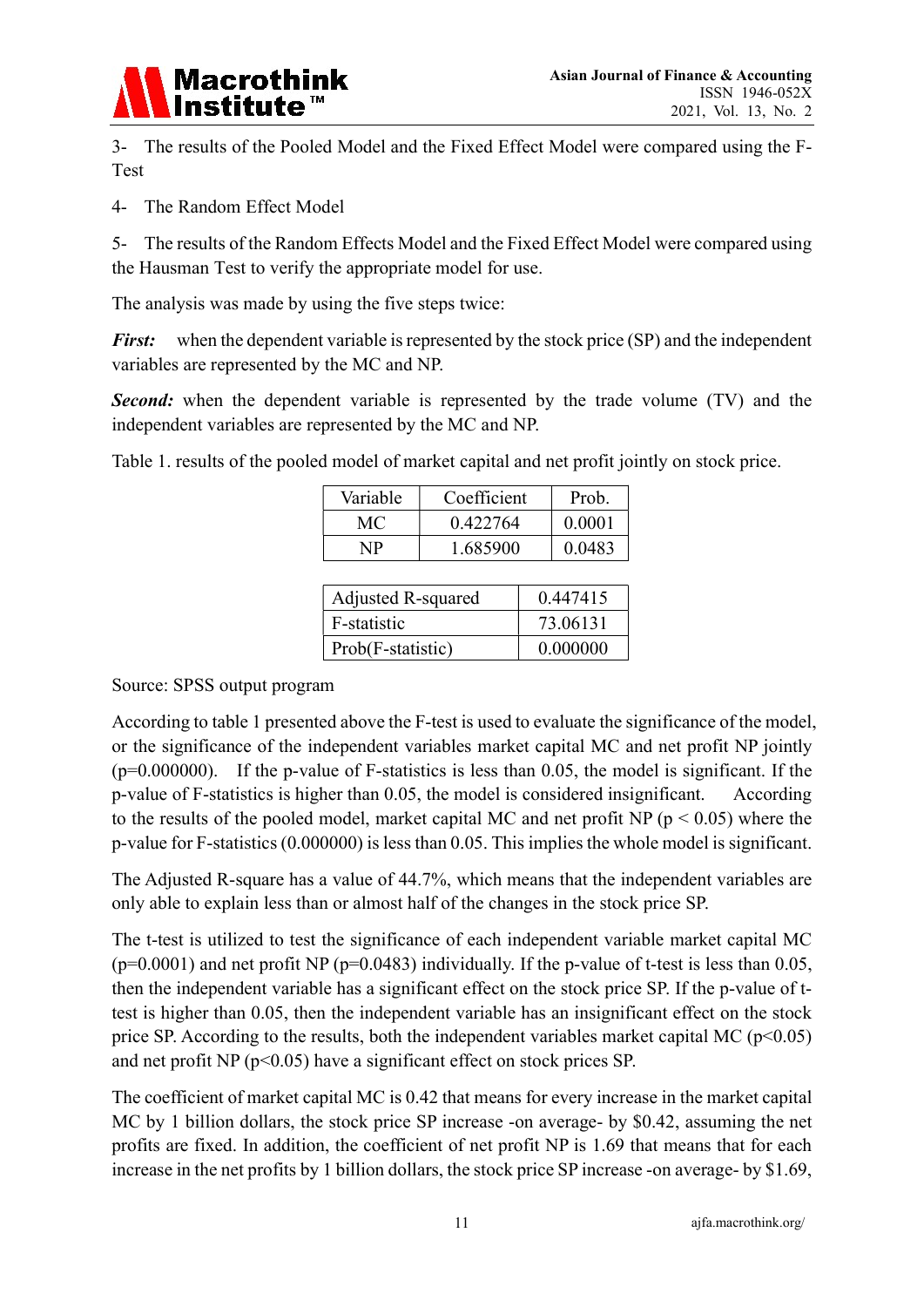

assuming the market capital is fixed.

| Variable           | Coefficient | Prob.    |
|--------------------|-------------|----------|
| MC                 | 0.772085    | 0.0000   |
| NP                 | 0.120755    | 0.7551   |
|                    |             |          |
| Adjusted R-squared |             | 0.974834 |
| Prob (F-statistic) |             | 0.000000 |

Table 2.fixed effect model of market capital and net profit on stock price

Source: SPSS output program

According to table 2 presented above the F-test is used to evaluate the significance of the model, or the significance of all independent variables market capital MC and net profit NP jointly (0.000000). If the p-value of F-statistics is less than 0.05, the model is significant. If it is higher than 0.05, the model is considered insignificant. According to the results of the fixed effect model, market capital MC and net profit NP ( $p < 0.05$ ) where the p-value for F-statistics (0.000000) is less than 0.05. Results imply the whole model is significant.

The Adjusted R-square is 97.4%, which means that the independent variables are able to explain the changes in the stock price SP almost completely.

The t-test is conducted to test the significance of each independent variable market capital MC (0.0000) and net profit NP (0.7551) individually. If the p-value of t-test is less than 0.05, then the independent variable has a significant effect on the stock price SP. If the p-value of t-test is higher than 0.05, then the independent variable has an insignificant effect on the stock price SP. According to the results, it is inferred that only market capital MC (0.0000) where ( $p < 0.05$ ) has a significant effect on stock prices SP, and net profit NP (0.7551) where ( $p > 0.05$ ) has an insignificant effect on stock prices SP.

The coefficient of market capital MC is 0.77 which means that for each increase in the market capital by 1 billion dollars, the stock price SP increase -on average- by \$0.77, assuming the net profits are fixed.

| Effects Test             | Prob.  |
|--------------------------|--------|
| Cross-section Chi-square | 0.0000 |
| Prob(F-statistic)        | 0.0000 |

Table 3. F- test of market capital and net profit on stock price

Source: SPSS output program

To test the significance of the fixed effects, and to determine whether to choose the pooled model or the fixed effects model, the redundant fixed effects test was conducted. Both models were estimated first, and then the redundant fixed effects likelihood ratio is performed.

Redundant fixed effects test hypothesizes that the fixed effects are redundant and insignificant.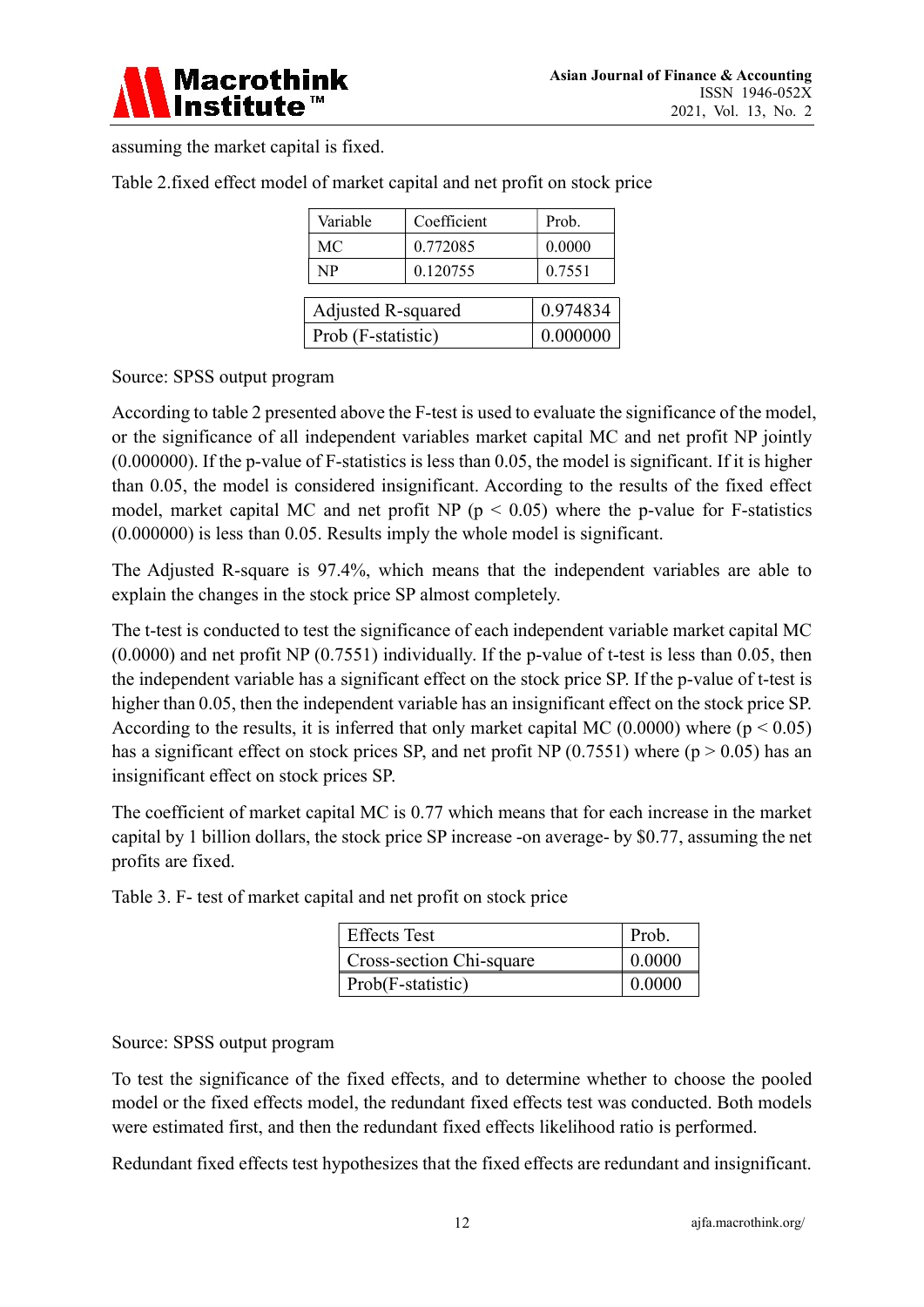

According to table 3 to examine the significance of these fixed effects,  $F -$  statistic = (0.000000) and chi-square statistic  $= (0.0000)$  are conducted. If the p-value of F-statistic or p-value of chisquare statistic is less than 0.05, the fixed effects are significant. If it is higher than 0.05, the fixed effects are insignificant and redundant.

According to the results, the p-value of F- statistic  $= (0.000000)$  and chi-square statistic  $=$ (0.000000) where the F- statistic  $p \le 0.05$ , and chi-square statistic  $p \le 0.05$  which strongly reject the hypothesis of redundant fixed effects test. In other words, the results indicate that the fixed effects are statistically significant. So, the Fixed Effect Model results are used.

| Variable  | Coefficient   Prob. |        |
|-----------|---------------------|--------|
| MС        | 0.734591            | 0.0000 |
| <b>NP</b> | 0.027956            | 0.9376 |

Table 4. random effects model of market capital and net profit on stock price

| Adjusted R-squared | 0.474172 |
|--------------------|----------|
| Prob(F-statistic)  | 0.000000 |

Source: SPSS output program

According to table 4 above the F-test is used to evaluate the significance of the model, or the significance of all independent variables market capital MC and net profit NP jointly (0.000000). If the p-value of F-statistics is less than 0.05, the model is significant. If it is higher than 0.05, the model is considered insignificant. According to the results of the random effects model, it is inferred F-statistics  $p < 0.05$ , which means that the whole model is significant.

The Adjusted R-square has a value of 0.474172 that is equivalent to 47.4%, which means that the independent variables are only able to explain less than or almost half of the changes in the stock price SP.

The t-test is conducted to test the significance of each independent variable market capital MC (0.0000) and net profit NP (0.9376) individually. If the p-value of t-test is less than 0.05, then the independent variable has a significant effect on the stock price SP. If the p-value of t-test is higher than 0.05, then the independent variable has an insignificant effect on the stock price SP. According to the results, only MC (0.0000) has  $p \le 0.05$  that infers to a significant effect on stock prices.

The coefficient of market capital MC is of 0.73, which means that for each increase in the market capital by 1 billion dollars, the stock price SP increase -on average- by \$0.73, assuming the net profits are fixed.

Table 5. hausman test of market capital and net profit on stock price

| Variable          | Random   |
|-------------------|----------|
| MС                | 0.734591 |
| NР                | 0.027956 |
| Chi-Sq. Statistic | Prob.    |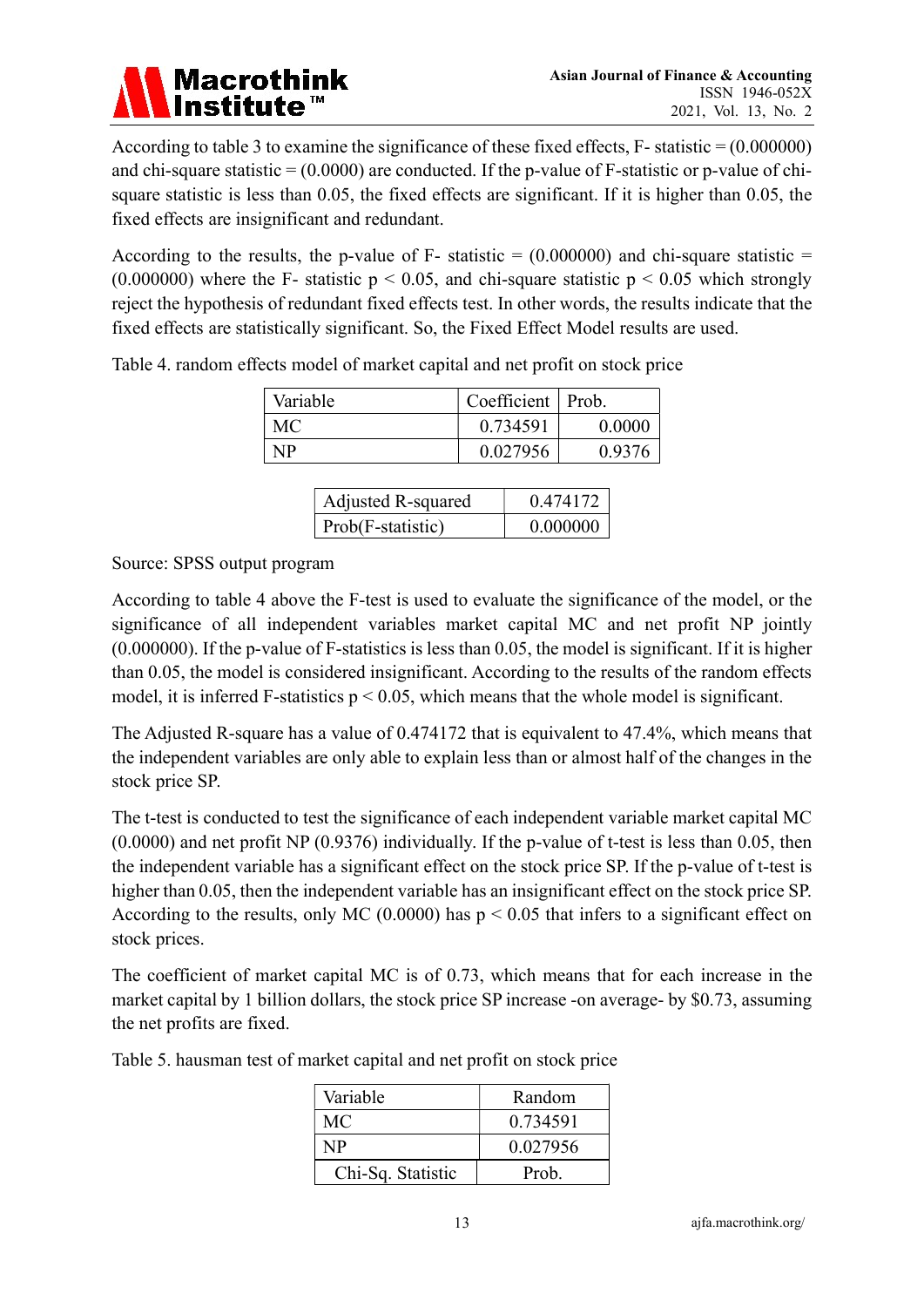

Source: SPSS output program

The study analysis can be performed by using the fixed effects regression model or random effects regression model. According to table 5 above the Hausman test is conducted through the measurement and the evaluation of the Chi-square statistic ( $p = 0.1981$ ) to choose the most appropriate regression model. If the p-value of Chi-square statistic is higher than 0.05, the hypothesis is accepted and the random effects model is used. If p-value is less than 0.05, the hypothesis is rejected and the random effects model is not used. Instead, the fixed effects model will be used.

Based on the results of Hausman test, the Chi-square statistic ( $p=0.1981$ ) where ( $p>0.05$ ), which means that the random effects model is used.

After applying the above five steps when the dependent variable is represented by the stock price SP and the independent variables are represented by the market capital MC and net profit NP, findings suggest that the Random Effects Model most appropriately represent the impact of the independent variables (market capital MC and net profit NP) on the dependent variable Stock Price SP where only MC has a significant effect on stock prices with a coefficient of 0.73. This means that for each increase in the market capital by 1 billion dollars, the stock price SP increase -on average- by \$0.73, assuming the net profits are fixed.

Table 6. pooled model of market capital and net profit on trade volume

| Variable | Prob.  |
|----------|--------|
| МC       | 0.5315 |
| ۸TD      | 0.6211 |

| <b>Adjusted R-squared</b> | 0.018267 |
|---------------------------|----------|
| Prob(F-statistic)         | 0.073039 |

# Source: SPSS output program

According to table 6 above, the F-test is used to evaluate the significance of the model, or the significance of the independent variables market capital MC and net profit NP jointly (0.073039). If the p-value of F-statistics is less than 0.05, the model is considered significant. If the p-value of F-statistics is higher than 0.05, the model is considered insignificant.

According to the results of the pooled model, market capital MC and net profit NP (0.073039) shows that ( $p > 0.05$ ) where the p-value for F-statistics (0.073039) is higher than 0.05. Results imply the whole model is insignificant.

The Adjusted R-square has a very low value (1.8%), which means that the independent variables are almost completely not able to explain the changes in the trade volume TV.

The t-test is also conducted to test the significance of each independent variable market capital MC (0.5315) and net profit NP (0.6211) individually. If the p-value of t-test is less than 0.05,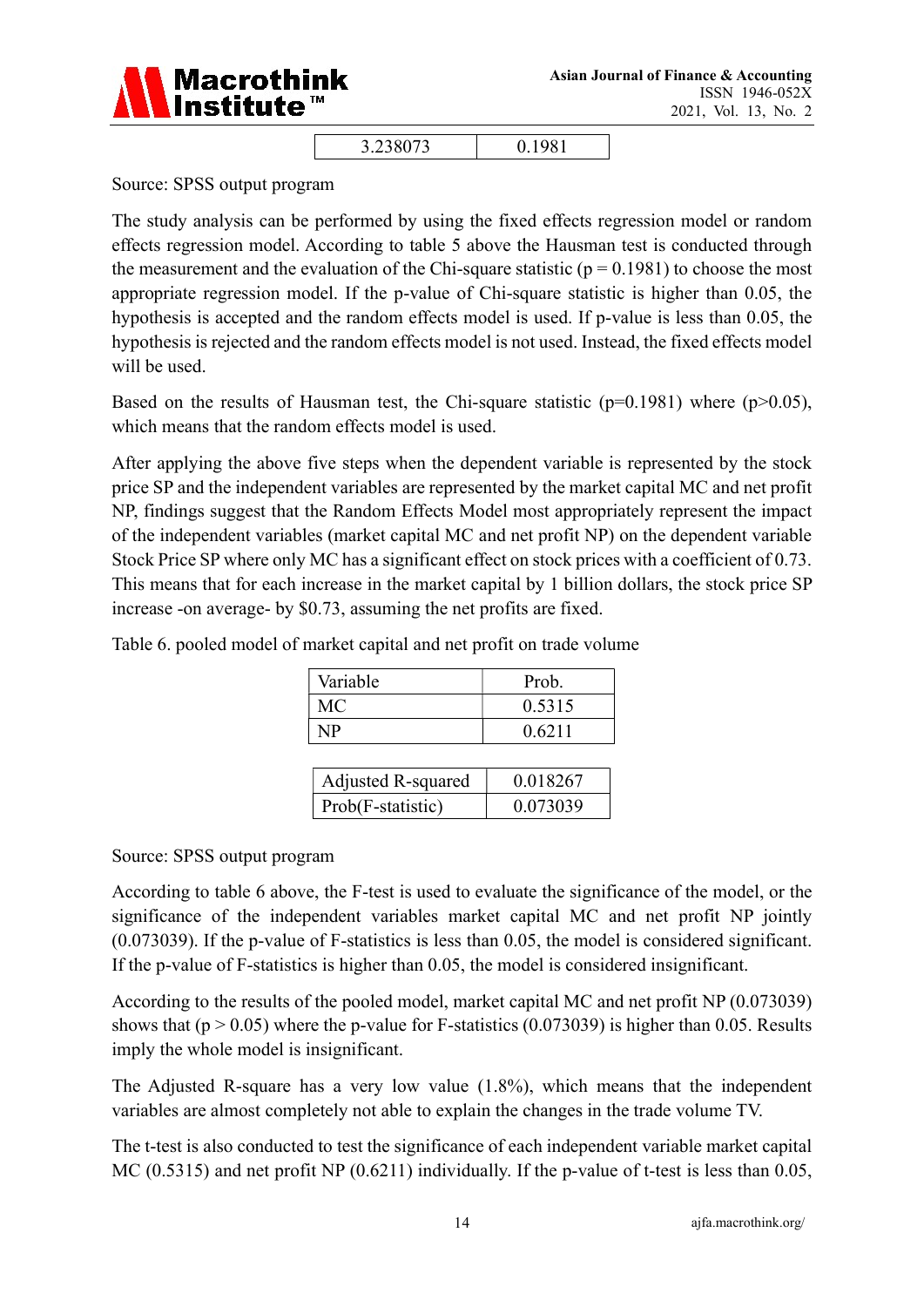

then the independent variable has a significant effect on the trade volume TV. If the p-value of t-test is higher than 0.05, then the independent variable has an insignificant effect on the trade volume TV. According to the results, the p-value of both the independent variables market capital MC (0.5315) and net profit NP (0.6211) are higher than 0.05 ( $p > 0.05$ ). Results infer that both the independent variables market capital MC ( $p = 0.5315$ ) and net profit NP ( $p =$ 0.6211) have an insignificant effect on trade volume.

| Variable           | Prob.    |
|--------------------|----------|
| МC                 | 0.2109   |
| NP                 | 0.9127   |
|                    |          |
| Adjusted R-squared | 0.702170 |
| Prob(F-statistic)  | 0.000000 |

Table 7. fixed effect model of market capital and net profit on trade volume

Source: SPSS output program

According to table 7 above, the F-test is used to evaluate the significance of the model, or the significance of the independent variables of capital market MC and net profit NP jointly ( $p =$ 0.000000). If the p-value of F-statistics is less than 0.05, the model is significant. If the p-value of F-statistics is higher than 0.05, the model is insignificant. According to the results of the fixed effect model, market capital MC and net profit NP ( $p < 0.05$ ) where the p-value for Fstatistics (0.000000) is less than 0.05. Results imply the whole model is significant.

The Adjusted R-square is (0.702170) equivalent to 70.2% which means that the independent variables are able to explain more than two-third the changes in the trade volume TV.

The t-test is conducted to test the significance of each independent variable of market capital MC ( $p = 0.2109$ ) and net profit NP ( $p = 0.9127$ ) individually. If the p-value of the t-test is less than 0.05, then the independent variable has a significant effect on the trade volume TV. If the p-value of the t-test is higher than 0.05, then the independent variable has an insignificant effect on the trade volume TV. According to the results, MC ( $p = 0.2109$ ) shows ( $p > 0.05$ ) and NP (p  $= 0.9127$ ) shows (p  $> 0.05$ ). Results infer that each of the independent variable market capital MC and the independent variable net profit NP are individually insignificant.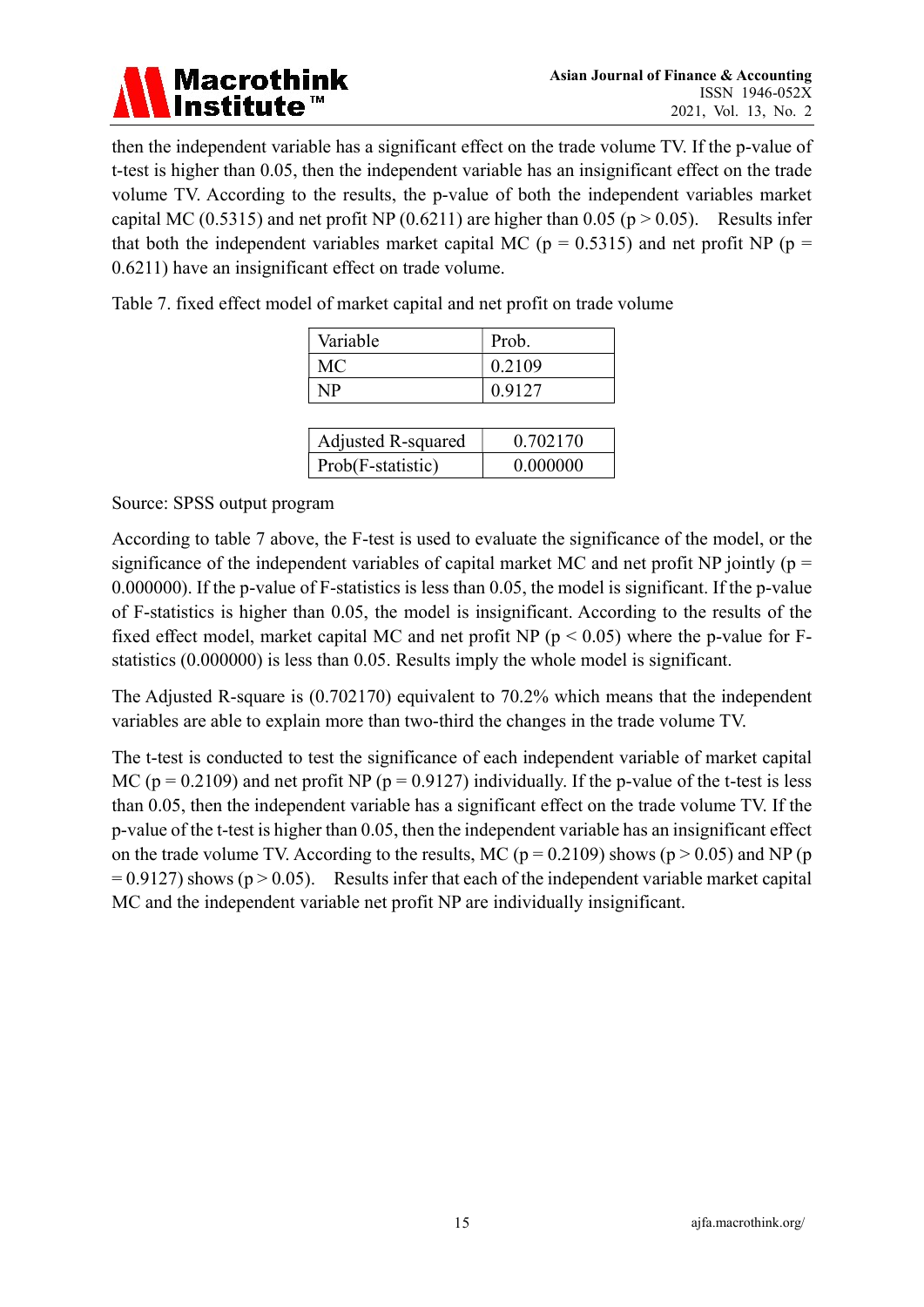

Table 8. F-test on market capital and net profit on trade volume

| <b>Effects</b> Test                             | Prob.    |
|-------------------------------------------------|----------|
| Cross-section Chi-square $\vert 0.0000 \rangle$ |          |
| Prob(F-statistic)                               | 0.073039 |

Source: SPSS output program

To test the significance of the fixed effects, and to determine whether to choose the pooled model or the fixed effects model, the redundant fixed effects test was conducted. Both models are first estimated, and then the redundant fixed effects likelihood ratio is applied.

The redundant fixed effects test hypothesizes that the fixed effects are redundant and insignificant. To examine the significance of these fixed effects, F- statistic and chi-square statistic are conducted. If the p-value of F-statistic or chi-square statistic is less than 0.05, the fixed effects are significant. If the p-value of F-statistic or chi-square statistic is higher than (0.05), the fixed effects are insignificant and redundant. According to table 8 above, results show the p-value of F-statistic is (0.073039) and the p-value of chi-square statistic is (0.0000).

According to the results, F- statistic (0.073039) and chi-square statistic (0.0000) it is clear that  $(p < 0.05)$ , which strongly reject the hypothesis of redundant fixed effects test. In other words, the results indicate that the fixed effects are statistically significant. So, the Fixed Effect Model results are used.

| Variable                  | Prob.    |
|---------------------------|----------|
| MC                        | 0.1958   |
| NP                        | 0.9329   |
|                           |          |
| <b>Adjusted R-squared</b> | 0.001419 |

Table 9. random effects model of market capital and net profit on trade volume

Prob(F-statistic) | 0.326487

Source: SPSS output program

In table 9 above, the F-test is used to evaluate the significance of the model ( $p=0.326487$ ), or the significance of all independent variables market capital MC and net profit NP jointly  $(p=0.326487)$ . If the p-value of F-statistics is less than 0.05, the model is significant. If the pvalue of F-statistics is higher than 0.05, the model is insignificant. According to the results of the random effects model it can be found that the  $(p=0.326487)$  for the F-statistics is higher than 0.05. Results suggest that the whole model is insignificant.

The Adjusted R-square is (0.001419), which means that the independent variables are not able to explain the changes in the trade volume TV completely.

The t-test is also conducted to test the significance of each independent variable of market capital MC ( $p=0.1958$ ) and net profit NP ( $p=0.9329$ ) individually. If the p-value of the t-test is less than 0.05, then the independent variable has a significant effect on the trade volume TV. If the p-value of the t-test is higher than 0.05, then the independent variable has an insignificant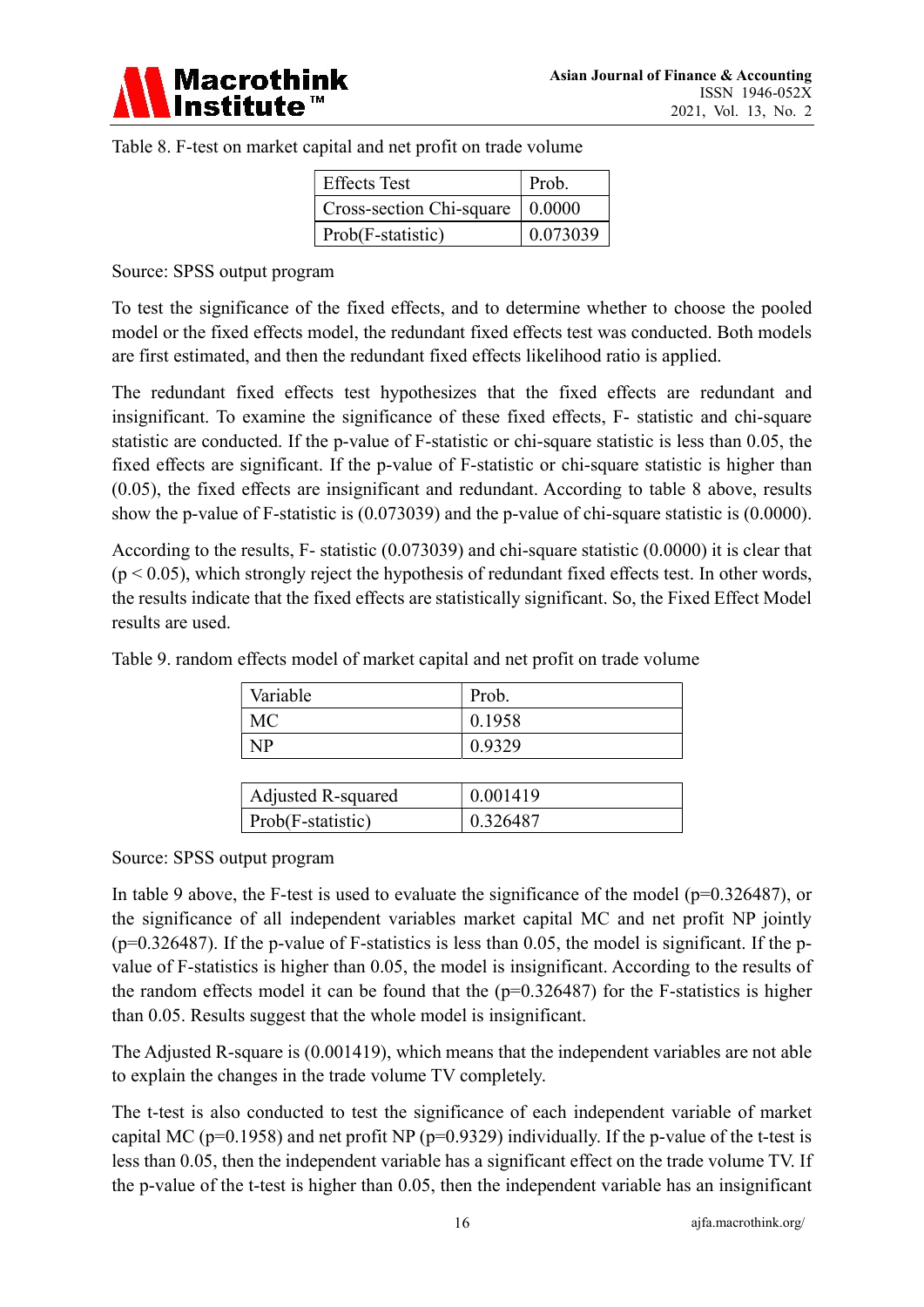

effect on the trade volume TV. According to the results, the market capital MC ( $p=0.1958$ ) shows ( $p > 0.05$ ) and the net profit NP ( $p = 0.9329$ ) shows ( $p > 0.05$ ). Results conclude both the independent variables are insignificant.

| <b>Test Summary</b>  | Prob.  |
|----------------------|--------|
| Cross-section random | 0.8218 |

| Cross-section random effects test comparisons: |             |
|------------------------------------------------|-------------|
| Variable                                       | Random      |
| MС                                             | $-0.001681$ |
|                                                | 0.000763    |

Table 10. hausman test of market capital and net profit on trade volume

# Source: SPSS output program

To choose between the two regressions models fixed effects or random effects, the Hausman test is conducted.

Hausman test hypothesizes that the random effects model is preferred. It uses Chi-square statistic to examine this hypothesis. If the p-value of Chi-square statistic is higher than 0.05, the hypothesis is accepted, so the random effects model is used. If p-value is less than 0.05, the random effects model is not used. Instead, the fixed effects model will be used. Based on the results of Hausman test in table 10 above, the p-value of Chi-square statistic is found to be  $(0.8218)$ , that is ( $p > 0.05$ ), which means that the random effects model is preferred.

The dependent variable, represented by the trade volume TV and the independent variables, represented by the market capital MC and net profit NP have gone through the above five steps. Findings assume the Random Effects Model most appropriately represent the impact of the independent variables market capital MC (-0.001681) and net profit NP (0.000763) on the dependent variable Trade Volume TV where the effects of both independent variables on Trade Volume are insignificant.

# Conclusion and Future Studies

This study seeks to detect the influence of the market capital MC and the net profit NP on the stock price SP and trade volume TV in the developing Egyptian business setting during the lockdown in Egypt due to the first wave of COVID-19. The study uses the pooled model, the fixed effects model, and the random effects model. Findings suggest only the market capital MC has a significant effect on stock prices SP and both independent variables market capital MC and the net profit NP have an insignificant effect on Trade Volume TV.

Consequently, we make some suggestions to help enhance the results of related future studies. Even though stock prices, in the Egyptian stock market, are unclear of the upcoming worth of the firms, the general belief remains that information is revealed in the alteration of existing stock prices. Also, investors consider the behavior of the stock market when making investment decisions. We suggest that tools other than the stock price and trade volume to be used by the investors for more accurate decision making. We suggest further investigation to be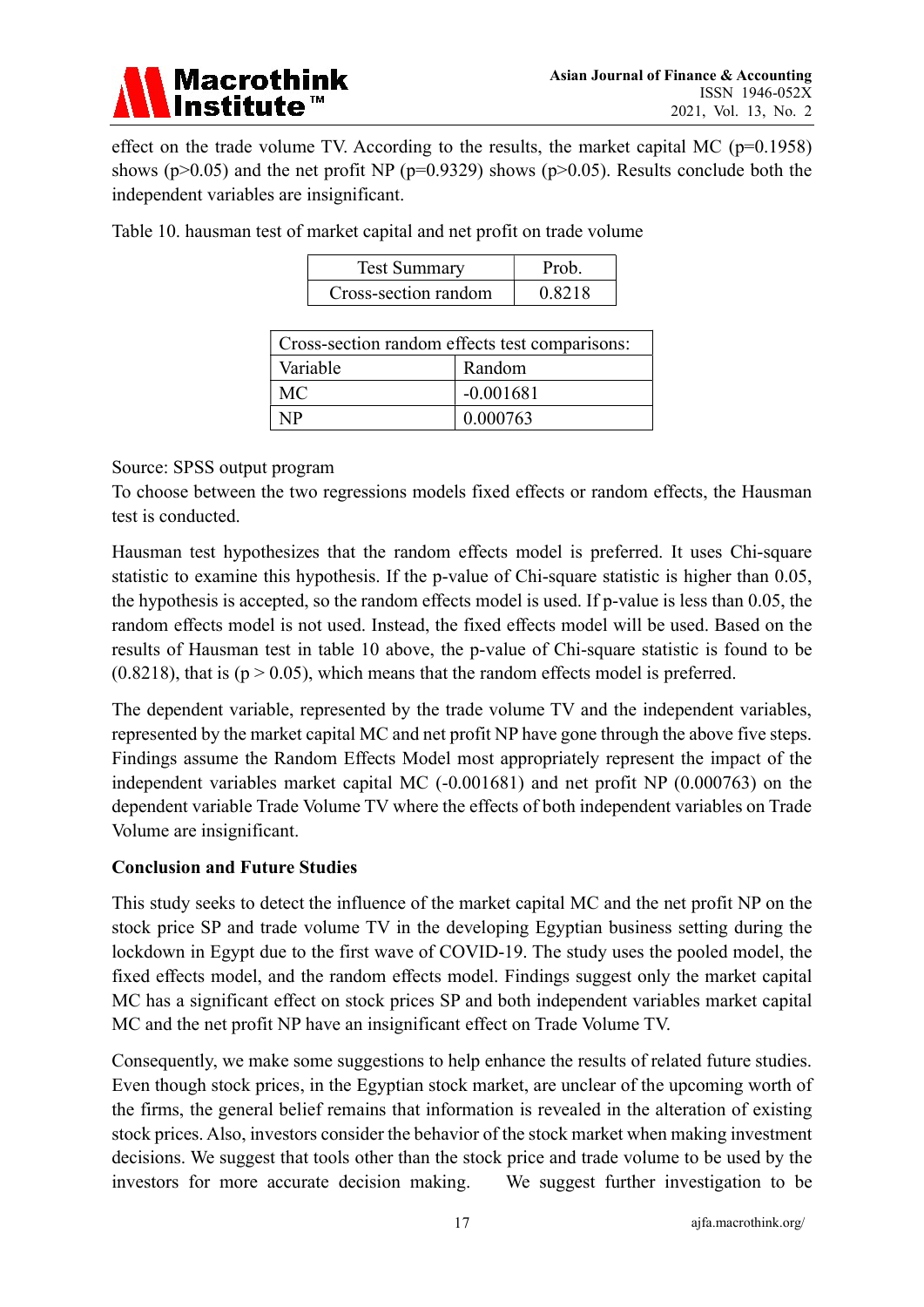

undertaken to find the reasons behind the increase of trade volume during the first wave of COVID-19 according to the recorded data.

The Egyptian regulatory environment is weak; therefore financial reporting quality is inclined to be determined by manager's incentives instead of the strength of the country's financial reporting standards. We suggest that the information that reaches the users is of accuracy, simplicity, transparence, and is issued on a timely basis.

This study is limited to the EGX 30 non-financial institutions only. This study does not go in depth as to whether or not COVID-19 confirmed cases and death cases actually have a direct relation with market capital MC, net profit NP, stock price SP, and trade volume TV. Till now Egypt has gone through two waves of the COVID-19 and the third wave is on the way. This study makes its evaluation during the first wave during the lockdown period only because there are a lot of lessons learned from this period that can be used to better face any future confrontations with this or any other catastrophe in the Egyptian business environment. Thus, further studies can be made taking into consideration listed financial institutions (banks and insurance companies) instead of the listed nonfinancial institutions. Investigations can be made during the second and third wave of COVID-19. Future studies can also be made using other tools as dependent variables other than the stock price and trade volume. Finally, we suggest further studies to be made to find possible ways to strengthen the Egyptian regulatory bodies to be more prepared to aiding the Egyptian business environment to better handle unexpected catastrophes.

# Acknowledgement

We appreciate the invaluable work of Mr. Mohamed M. Youssef, on the statistical analysis which substantially improved the article. The data used in this paper is available and can be accessed from MUBASHER MISR website and the Egyptian Center for Economic Studies.

# References

Abdelrhim, Elsayed, Mohamed & Farouh. (2020). Investment Opportunities in the Time of (COVID-19) Spread: The Case of Cryptocurrencies and Metals Markets. Available at SSRN 3640333. http://dx.doi.org/10.2139/ssrn.3640333

Abdelrhim & Elsayed. (2020). The Effect of COVID-19 Spread on Egyptian Stock Market Sectors. SSRN Electronic Journal. https://doi.org/10.2139/ssrn.3608734

Abdelshahid. (2003). Does Ownership Structure Affect Firm Value? Evidence From The Egyptian Stock Market. https://doi.org/10.2139/ssrn.378580

Abdelzaher & Abdelzaher. (2019). Women on Boards and Firm Performance in Egypt: Post the Arab Spring. The Journal of Developing Areas, 53(1). https://doi.org/10.1353/jda.2019.0013

Aggrawa. (2014). INTERNATIONAL CONFERENCE ON Management of Globalized Business: Emerging Perspectives.

Alber. (2020). Finance in the Time of Coronavirus During 100 Days of Isolation: The Case of the European Stock Markets. SSRN 3631517. http://dx.doi.org/10.2139/ssrn.3631517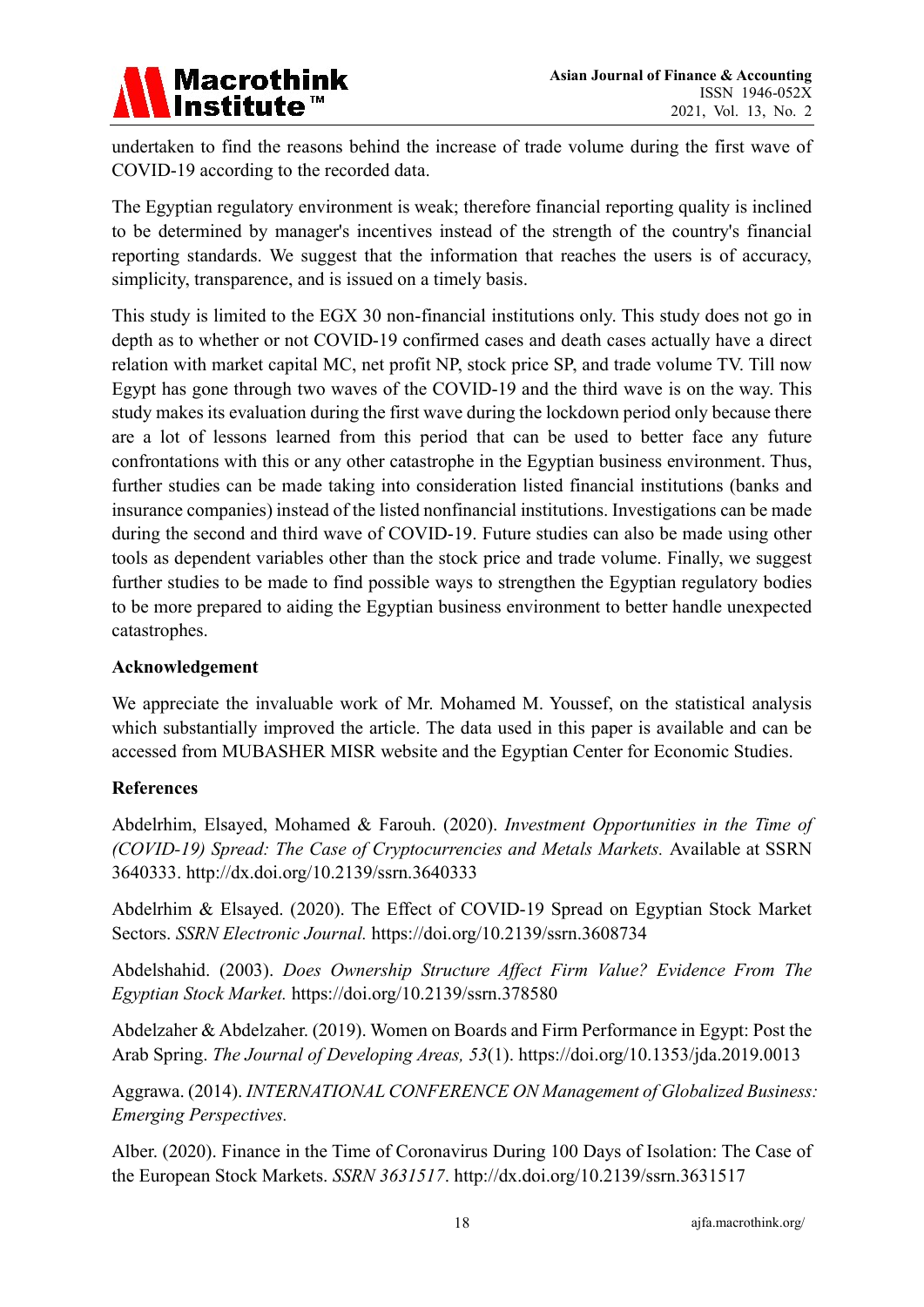

Allam, Mohamed, & Abdelrhim, (2020), The Effect of the COVID-19 Spread on Investor Trading Behavior on the Egyptian Stock Exchange. SSRN Electronic Journal. 10.2139/ssrn.3655202. http://dx.doi.org/10.2139/ssrn.3655202

Asmirantho & Somantr. (2017). The Effect of Financial Performance on Stock Price at Pharmaceutical Sub-Sector Company Listed in Indonesia Stock Exchange. JIAFE (Jurnal Ilmiah Akuntansi Fakultas Ekonomi), 3(2), 94-107. https://doi.org/10.34204/jiafe.v3i2.778

Bayrakdaroglu, Mirgen & Ezgi. (2017). Relationship Between Profitability Ratios and Stock Prices: An Empirical Analysis on BIST-100. Press Academia Procedia, 6(1), 1-10. https://doi.org/10.17261/Pressacademia.2017.737

Chasmi & Fadaee. (2016). Impact of Financial Performance and Growth Opportunities on Success or failure of Companies: Evidence from Tehran Stock Exchange. Journal of Accounting and Marketing, Science and Research Branch, Islamic Azad University, Mazandaran, Iran, 5(2), 2-5. https://doi.org/10.4172/2168-9601.1000166

Chessar, M., & Bellarmine, V. (2015). Effect of Firms' Market Capitalization On Stock Market Volatility of Companies Listed at The Nairobi Securities Exchange. A Research Project submitted for the degree of MBA, University of Nairobi. Retrieved from:business. uonbi. ac. ke.

Chrisman, Sharma & Taggar. (2007). Family Influences on Firms: An Introduction. Journal of Business Research, 60(10), 1005-1011. https://doi.org/10.1016/j.jbusres.2007.02.016

Chrisman, Chua, Kellermanns & Chang. (2007). Are Family Managers Agents or Stewards? An Exploratory Study in Privately Held Family Firms. Journal of Business research, 60(10), 1030-1038. https://doi.org/10.1016/j.jbusres.2006.12.011

Cooper, S. (1996). Corporate Social Performance: A Stakeholder Approach, Ashgate Publishing: London

Cooper, S. (1996). Corporate Social Performance: A Stakeholder Approach, Ashgate Publishing: London

Cooper. (1996). Corporate Social Performance: A Stakeholder Approach, Ashgate Publishing: London. https://doi.org/10.4324/9781315259239

Corbetta & Salvato. (2004). Self–Serving or Self–Actualizing? Models of Man and Agency Costs in Different Types of Family Firms: A Commentary on "Comparing the Agency Costs of Family and Non–Family Firms: Conceptual Issues and Exploratory Evidence" Entrepreneurship theory and practice, 28(4), 355-362. https://doi.org/10.1111/j.1540- 6520.2004.00050.x

Corbetta & Salvato. (2004). The Board of Directors in Family Firms: One Size Fits All?. Family Business Review, 17(2), 119-134. https://doi.org/10.1111/j.1741-6248.2004.00008.x

Cruz, Gómez-Mejía & Becerra. (2010). Perceptions of Benevolence and the Design of Agency Contracts: CEO-TMT Relationships in Family Firms. Academy of Management Journal, 53(1),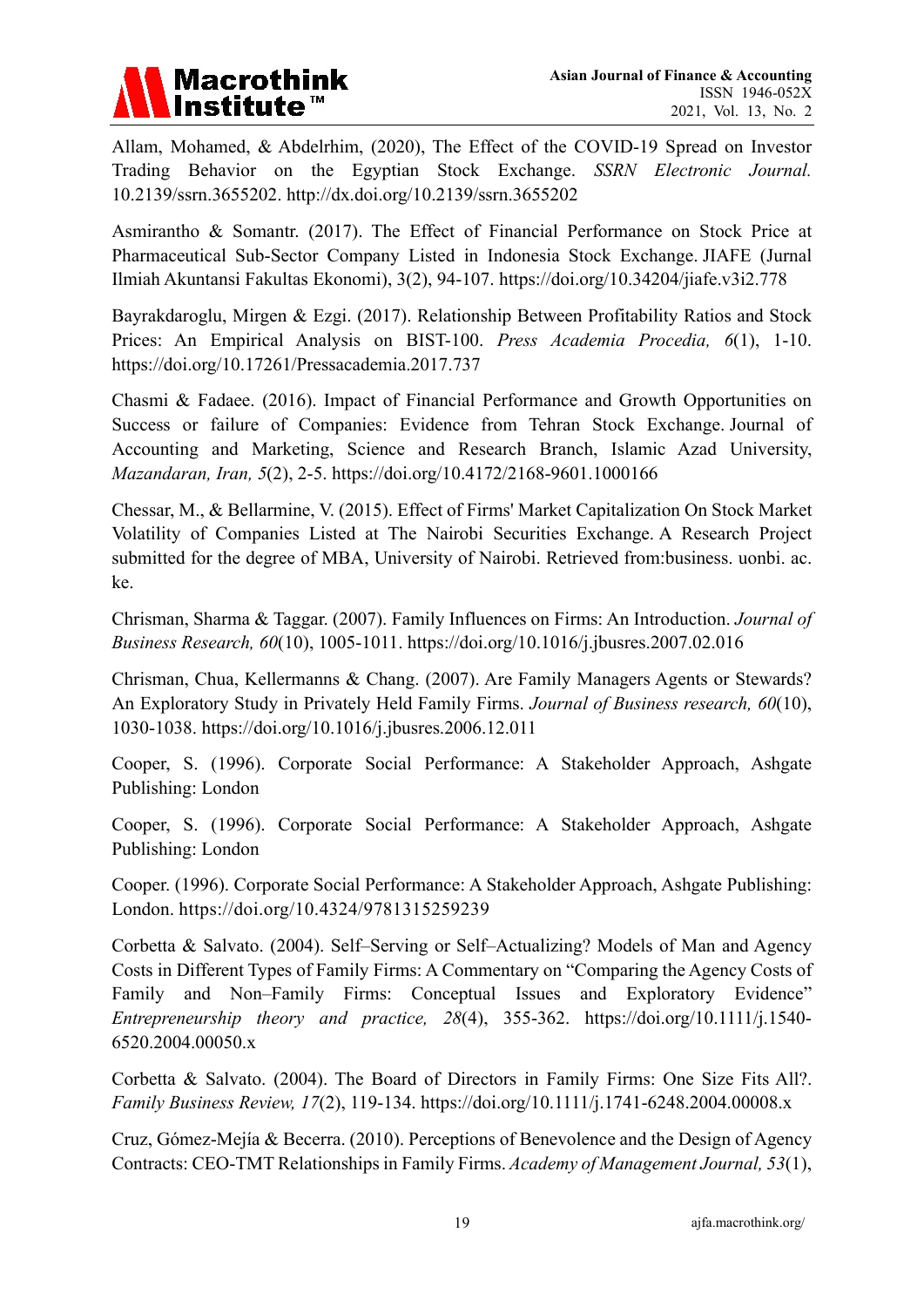

69-89. https://doi.org/10.5465/amj.2010.48036975

Dahawy & Samaha (2010), An Investigation of the Views and Perceptions of External Users of Corporate Annual Reports in Emerging Economies: The Case of Egypt. International Journal of Accounting and Finance, 2(3-4), 331-367. https://doi.org/10.1504/IJAF.2010.034402

Dahawy. (2009). Developing Nations and Corporate Governance: The Story of Egypt. In The Global Corporate Governance Forum, The International Financial Corporation

Davis, Allen & Hayes (2010), Is Blood Thicker Than Water? A Study of Stewardship Perceptions in Family Business. Entrepreneurship: Theory & Practice, 34, 1093-1116. https://doi.org/10.1111/j.1540-6520.2010.00415.x

Davis, Schoorman & Donaldso. (1997). Toward a Stewardship Theory of Management. Academy of Management Review, 22(1), 20-47. https://journals.aom.org/doi/abs/10.5465/amr.1997.9707180258

Donaldson & Davis. (1991). Stewardship Theory or Agency Theory: CEO Governance and Shareholder Returns. Australian Journal of Management, 16(1), 49-64 https://journals.sagepub.com/doi/pdf/10.1177/031289629101600103?casa\_token=gcyLess4a5 4AAAAA:WgO-g5hgghHyRwmtN8i6l8SPUlu2glQYb0iQEkT\_jB-srQAZlBiXFs4Ny17jdNhkFxU4o\_lXZLq

Eisenhardt. (1989). Agency Theory: An Assessment and Review. Academy of Management Review, 14(1), 57-74. https://doi.org/10.5465/AMR.1989.4279003

El-Ansary & Atuea. (2012). The Effect of Stock Trading Volume on Return in the Egyptian Stock Market. International Research Journal of Finance and Economics, ISSN 1450- 2887 Issue 100, 152-167.

El-Basuon. (2020). Effect of COVID-19 on the Arab Financial Markets Evidence From Egypt and KSA. IOSR Journal of Business and Management, 22(6), 14-21.

Elena. (2007). Corporate Governance: Shareholder's Interests and Other Stakeholders' Interest. Corporate Ownership and Control, 4(4), 96-102. https://doi.org/10.2139/ssrn.2302532

Elsayed & Elrhim. (2020). The Effect of COVID-19 Spread on Egyptian Stock Market Sectors. Available at SSRN 3608734. https://doi.org/10.2139/ssrn.3608734

Freeman, Harrison,Wicks, Parmar & De Colle. (2010). Stakeholder Theory: The State of The Art. Cambridge University Press. https://doi.org/10.5465/19416520.2010.495581

Gioia. (1999). Practicability, Paradigms, and Problems in Stakeholder Theorizing. Academy of Management Review, 24(2), 228-232. https://doi.org/10.5465/amr.1999.1893931

Handayani. (2018). Effect of Financial Performance on Share Price on Listed Companies in Indonesia Stock Exchange. In PROCEEDING ICTESS (Internasional Conference on Technology, Education and Social Sciences).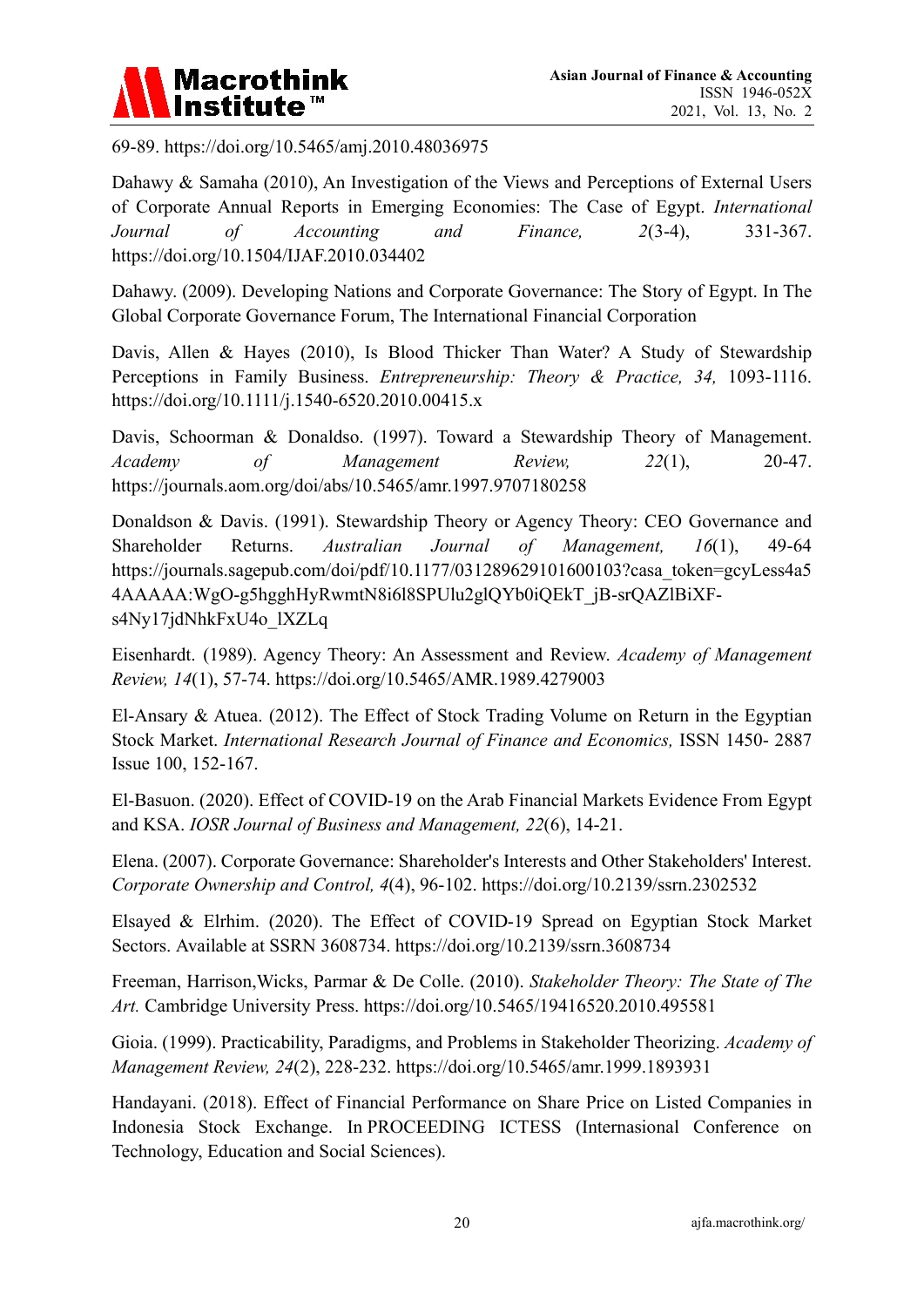

Hernandez. (2008). Promoting Stewardship Behavior in Organizations: A Leadership Model. Journal of Business Ethics., 80, 121-128. https://doi.org/10.1007/s10551-007-9440-2

Ichsani & Suhardi. (2015). The Effect of Return on Equity (ROE) and Return on Investment (ROI) on Trading Volume. Procedia-Social and Behavioral Sciences, 211, 896-902. https://doi.org/10.1016/j.sbspro.2015.11.118

Jensen & Meckling. (1976). Theory of The Firm: Managerial Behavior, Agency Costs and Ownership Structure. Journal of Financial Economics, 3(4), 305-360. https://doi.org/10.1016/0304-405X(76)90026-X

Joher & Ali. (2005). Corporate Governance Structure and Firm Performance: Empirical Evidence from Brusa Malaysia, Kuala Lumpur. International Business & Economics Research Journal (IBER), 4(9). https://doi.org/10.19030/iber.v4i9.3620

Kaplan & Norton. (1992). The Balanced Scorecard: Measures that Drive Performance. Harvard Business Review, 71-79.

Kultys. (2016). Controversies about Agency Theory as Theoretical Basis for Corporate Governance. Oeconomia Copernicana, 7(4), https://doi.org/10.12775/OeC.2016.034

Madison, Holt, Kellermanns & Ranft. (2016). Viewing Family Firm Behavior and Governance Through the Lens of Agency and Stewardship Theories. Family Business Review, 29(1), 65-93. https://doi.org/10.1177/0894486515594292

Mahoney. (2012).Towards a Stakeholder Theory of Strategic Management. Towards A New Theory of the Firm. Barcelona: IESE Research Unit, forthcoming, 110. https://citeseerx.ist.psu.edu/viewdoc/download?doi=10.1.1.559.7962&rep=rep1&type=pdf

Nassirzadeh, Salehi & Sarvghadi. (2015). The Effect of Financial Indicators on Trading Volume of the Listed Companies on the Tehran Stock Exchange. International Business Research, 8(5), 176. https://doi.org/10.5539/ibr.v8n5p176

Oluwatoyin & Gbadebo. (2009). The Impact of Share Market Capitalization on a Company's Performance: A Case Study in The Nigerian Confectionary Industry. African Journal of Business Management, 3(5), 220.

García Padrón, Y., María Cáceres Apolinario, R., Maroto Santana, O., Concepción Verona Martel, M. and Jordán Sales, L. (2005). Determinant factors of leverage: An empirical analysis of Spanish corporations. Journal of Risk Finance, 6(1), 60-68. https://doi.org/10.1108/15265940510581279

Purnamawati. (2016). The Effect of Capital Structure and Profitability on Stock Price (Study of the Manufacturing Sector in Indonesia Stock Exchange). International Journal of Business, Economics and Law, 9(1), 10–16.

Rampling. (2012). From Agency to Stakeholder Theory: Realigning Executives Focus. Available at SSRN 2131096. https://doi.org/10.2139/ssrn.2131096

Ross. (1973). The Economic Theory of Agency: The Principal's Problem. The American